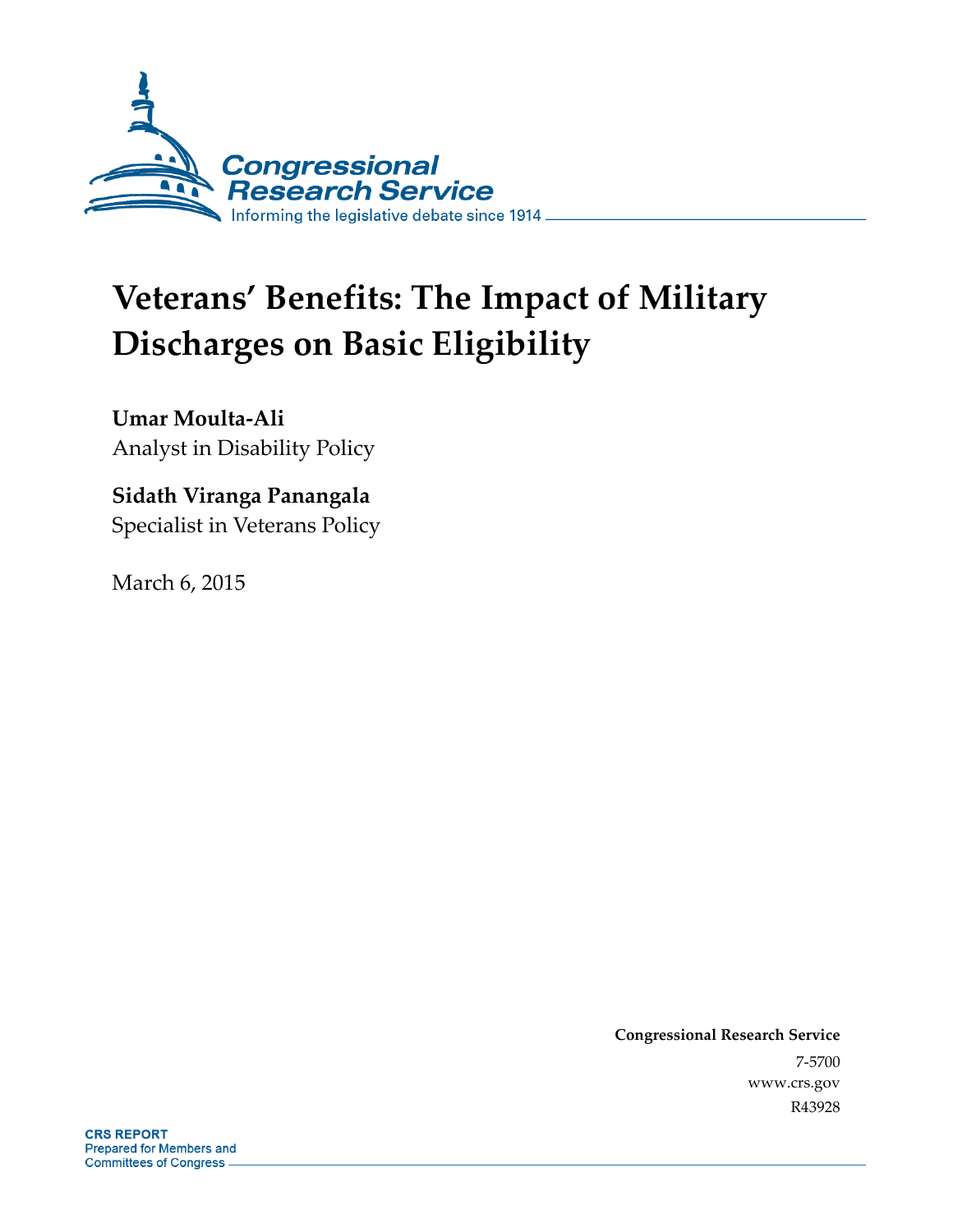### **Summary**

The Department of Veterans Affairs (VA) offers a broad range of benefits to veterans of the U.S. Armed Forces and to certain members of their families; however, a claimant must meet the basic eligibility criteria. A benefit claimant must prove that he or she meets the statutory definition of a "veteran," which includes (1) service in the active military (i.e., Army, Navy, Air Force, Marine Corps, Coast Guard) or commissioned officers of the Public Health Service (PHS), and National Oceanic and Atmospheric Administration (NOAA); (2) minimum length of service requirements; and (3) discharge or separation from military service under conditions "other than dishonorable."

This report focuses on the discharge or separation requirement for veteran status or, more specifically, how the VA determines that a former servicemember's military service can be characterized as under conditions other than dishonorable. The conditions surrounding a servicemember's discharge from the military can have important implications for his or her ability to subsequently claim entitlement to a host of benefits provided through the VA. The VA may deny benefits to former servicemembers whose military separation is characterized as "other than honorable" (OTH) or if they have received a punitive discharge adjudicated by a courtmartial. In addition, certain types of misconduct could create a legal bar to receiving veterans' benefits.

The VA generally accepts discharges that are characterized as "honorable" or "general" (under honorable conditions) for purposes of veterans' benefits. Such discharges generally *do not* disqualify a veteran for a wide range of VA benefits, including disability compensation and pension, health care services, educational assistance, vocational rehabilitation and employment services, home loan guaranty, and memorial and burial services. However, for purposes of the Montgomery GI Bill and the Post-9/11 GI Bill, a veteran must have received an honorable discharge. Furthermore, with certain exceptions, VA health care will be furnished for any disability incurred in or aggravated during a period of service terminated by a discharge under OTH conditions.

However, an adverse discharge may preclude a former servicemember from receiving one or more VA benefits based on a complex set of statutory and regulatory restrictions. In these instances, the VA must develop the c*haracter of service*, through an assessment of facts and other evidence related to a claimant's time in the military, to determine whether his or her military service meets the general statutory and regulatory criteria for entitlement to veterans' benefits.

This report primarily focuses on the VA adjudication process for claimants who—as a result of an adverse discharge—are entitled to a character of service determination resulting in either a favorable finding of "other than dishonorable" service or an unfavorable finding of "dishonorable" service for the purposes of VA benefits. This report does not address Department of Defense (DOD) policy on military discharge procedures aside from descriptions of how military discharges impact the potential receipt of veterans' benefits. Although a former servicemember may also exercise the right to seek redress through the Discharge Review Board (DRB) or the Board for Correction for Military/Naval Records (BCM/NV) of his or her military department, the VA has *no* involvement in DOD administrative remedies and therefore a discussion of DOD-related discharge issues is outside the scope of this report. Situations where policy or program overlap occurs between the VA and DOD are addressed where appropriate.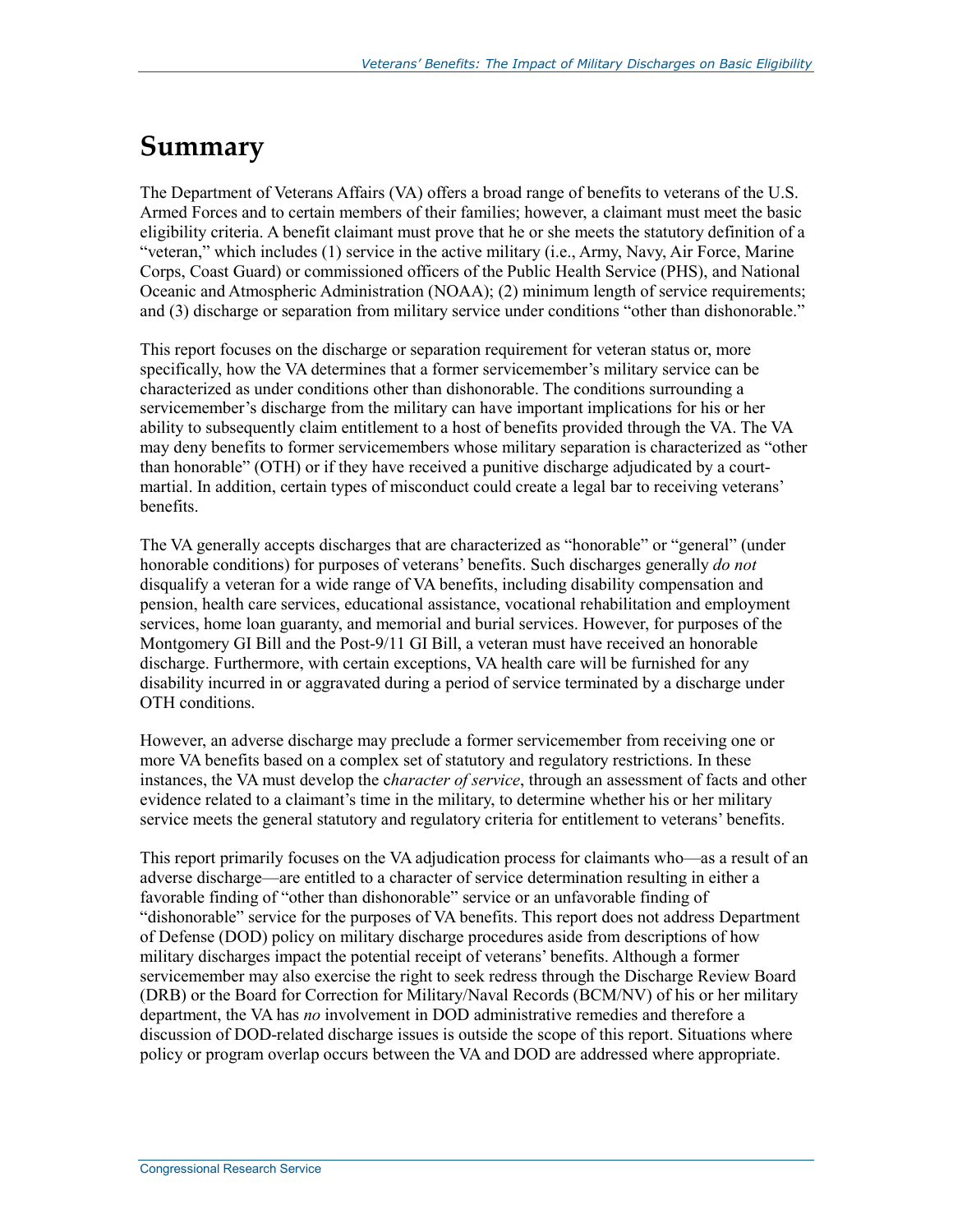## **Contents**

| Comparison of Military Character of Discharge and VA Character of Service 8   |  |
|-------------------------------------------------------------------------------|--|
|                                                                               |  |
|                                                                               |  |
|                                                                               |  |
|                                                                               |  |
|                                                                               |  |
|                                                                               |  |
|                                                                               |  |
|                                                                               |  |
|                                                                               |  |
|                                                                               |  |
| Eligibility for Medical Care Tentatively Approved on Prima Facie Evidence  13 |  |
|                                                                               |  |
|                                                                               |  |
|                                                                               |  |
|                                                                               |  |
|                                                                               |  |
|                                                                               |  |
|                                                                               |  |

### **Figures**

|  | Figure 1. Other Than Honorable (OTH) Discharges and VA Health Care Eligibility  15 |  |
|--|------------------------------------------------------------------------------------|--|
|--|------------------------------------------------------------------------------------|--|

### **Tables**

### **Appendixes**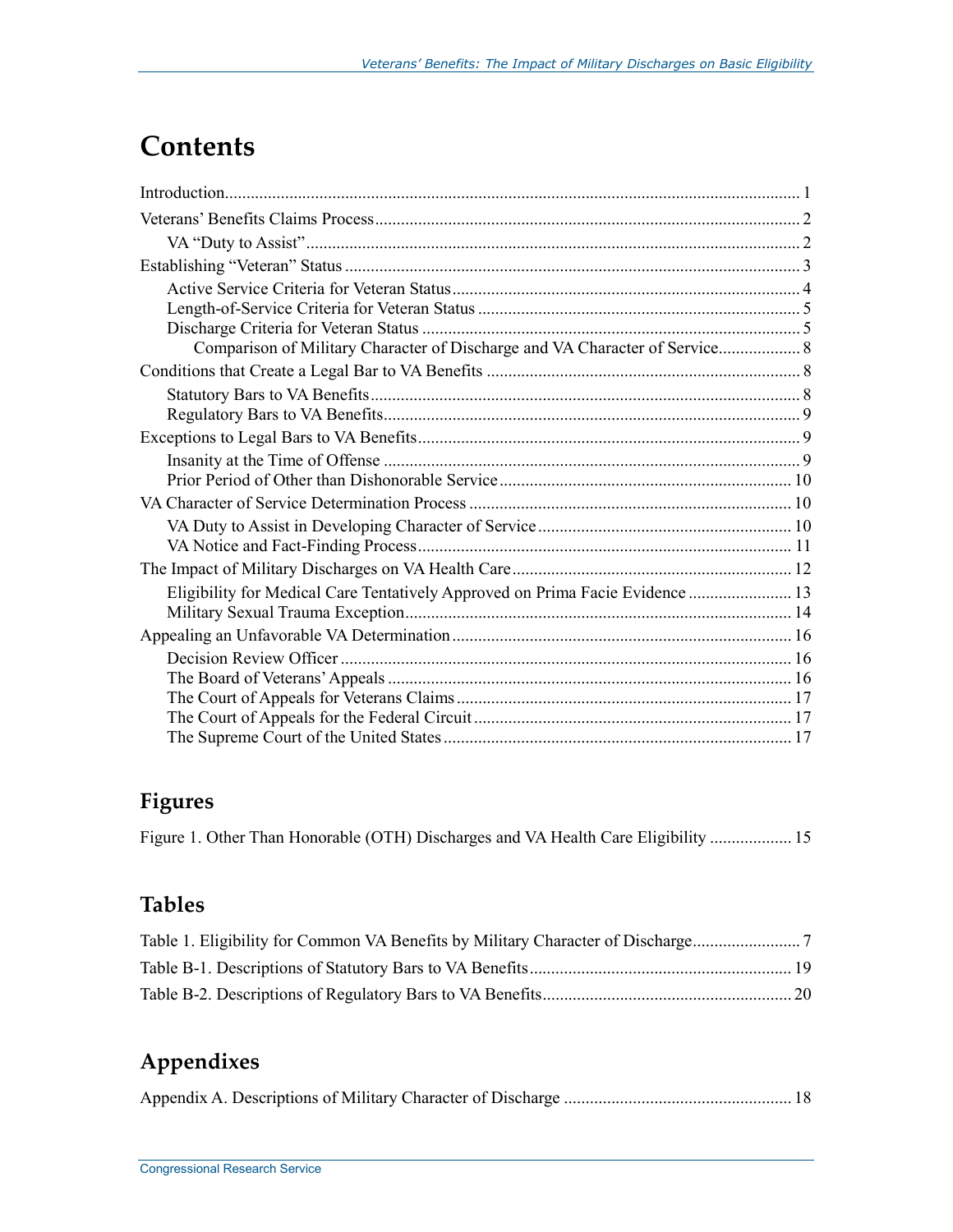| Appendix C. Applied Example: Understanding the Impact of Character of Discharge and |  |
|-------------------------------------------------------------------------------------|--|
|                                                                                     |  |

#### **Contacts**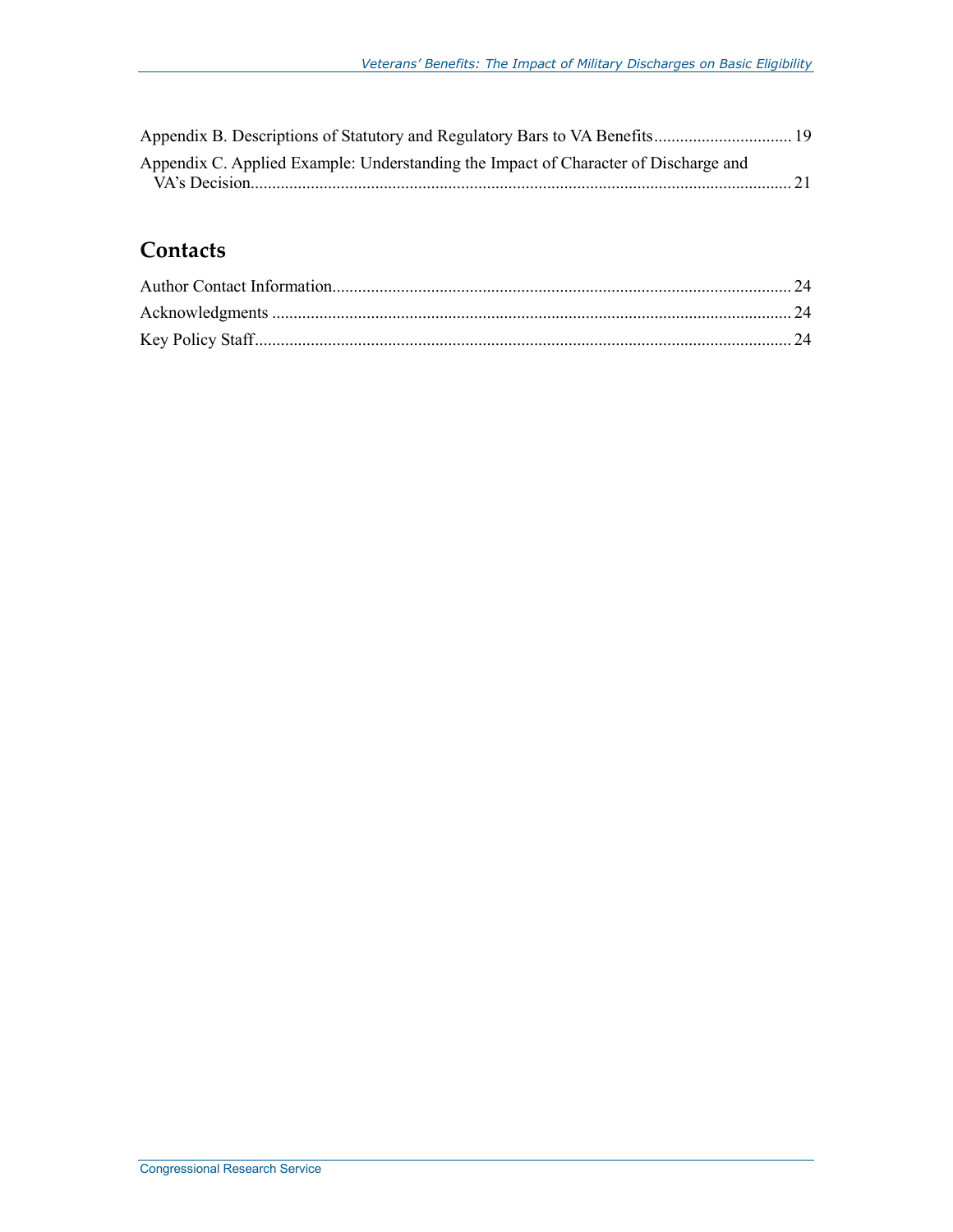## **Introduction**

Recent legal events related to Vietnam-era servicemembers who received an "other than honorable" (OTH) discharge (commonly referred to as an "undesirable" or "bad paper" discharge) from the military have drawn the attention of Congress due to the impact that OTH discharges may have on restricting eligibility for veterans' benefits.

On March 3, 2014, a group of veterans, assisted by the Yale Law School Veterans Legal Services Clinic, filed a class action lawsuit on behalf of Vietnam servicemembers who received OTH discharges due to misconduct that—the servicemembers contend—was related to undiagnosed post-traumatic stress disorder (PTSD).<sup>1</sup> The plaintiffs sued the Secretaries of the Army, Navy, and Air Force alleging violations of the Administrative Procedure Act during the review of petitions to the Boards for Correction of Military/Naval Records (BCM/NR) requesting an "upgrade" in discharge status. An upgrade to an honorable or general discharge (under honorable conditions) would allow some Vietnam-era servicemembers with OTH discharges to establish basic eligibility for veterans' benefits.2

In response to the class action, then-Secretary of Defense Chuck Hagel issued a September 3, 2014, memorandum to the Secretaries of the military departments providing supplemental policy guidance for the BCM/NR to give "liberal consideration" to petitions for changes in discharge status.<sup>3</sup> The guidance " ... is intended to ease the application process ... and assist the Boards in reaching fair and consistent results" for PTSD-related cases involving former servicemembers petitioning the BCM/NR for redress. $4$ 

Although the Department of Veterans Affairs (VA) is not party to the lawsuit, in a process known as a *character of service* determination, the VA plays a separate, but related, role in assessing entitlement to veterans' benefits for individuals whose character of discharge does not *automatically* meet basic eligibility criteria.

The circumstances surrounding a servicemember's discharge from the military have implications for his or her ability to claim entitlement to a wide range of gratuitous benefits administered by

<sup>&</sup>lt;sup>1</sup> Monk v. Mabus, Case 3:14-CV-00260 (U.S. District Court for the District of Connecticut 2014). Post-Traumatic Stress Disorder (PTSD) is a mental health condition that can manifest as a psychological response to a traumatic event. PTSD did not gain clinical recognition until after the Vietnam War. Currently, if a servicemember facing an OTH discharge reasonably alleges to be suffering from PTSD, the military must provide a medical examination to that person. A resulting diagnosis of PTSD can then be taken into consideration when determining the servicemember's discharge status and subsequent eligibility for veterans' benefits (10 U.S.C. §1177).

<sup>&</sup>lt;sup>2</sup> Each respective military department's Discharge Review Board (DRB) or the Boards for Correction of Military/Naval Records (BCM/NV) provides potential recourse to former servicemembers who petition the boards. Each board is authorized to (1) review the relevant evidence provided by former servicemembers contesting the contents of their service records, and (2) apply retroactive upgrades to the discharge status or other correction(s).

<sup>&</sup>lt;sup>3</sup> See *Memorandum to Secretaries of the Military Departments* available on the Department of Defense (DOD) website at http://www.defense.gov/news/OSD009883-14.pdf and *Monk. v. Mabus*, Civil Action No. 3:14-CV-00260 (WWE) (U.S. District Court for District of Connecticut 2014).

<sup>&</sup>lt;sup>4</sup> This report describes the impact of a military discharge on eligibility for veterans' benefits, but does not address DOD policy on military discharge procedures. Although a former servicemember may seek a discharge upgrade through a DRB or the BCM/NV, the VA has no involvement in DOD administrative remedies. Therefore, a discussion of DODrelated discharge issues is outside the scope of this report.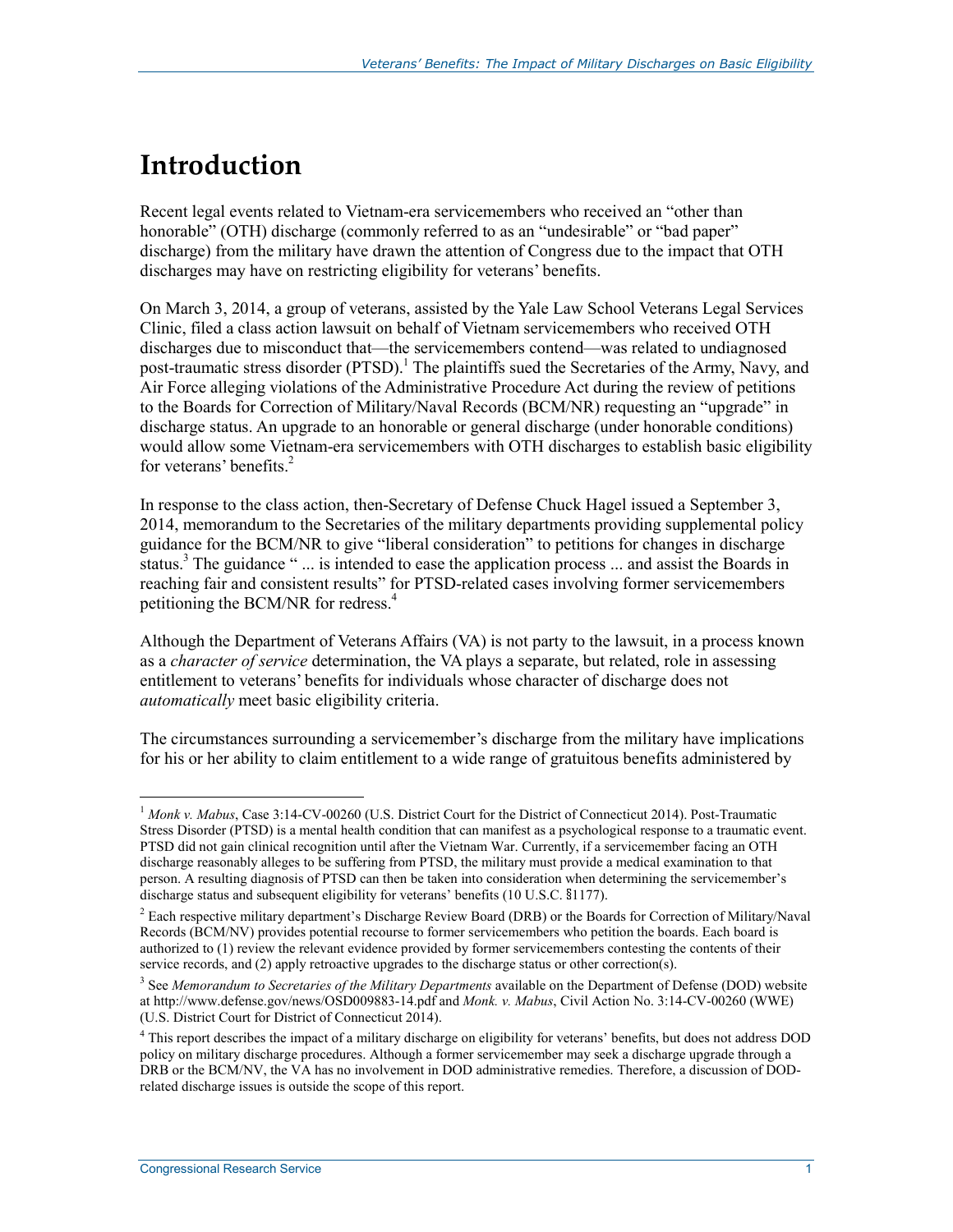the VA, including service-connected disability compensation, health care, education assistance, non-service-connected pension, burial benefits, housing benefits, and vocational rehabilitation, among others. To meet basic eligibility criteria for veterans' benefits, the former servicemember must first establish "veteran" status. Specifically, the individual must meet certain active duty service requirements and minimum length-of-service requirements, and have a discharge or separation from the military under conditions that are "other than dishonorable." Entitlement to veterans' benefits is generally denied to former servicemembers who do not meet the statutory definition of a veteran. $5$ 

This report discusses the discharge or separation requirement for veteran status or, more specifically, how the VA assesses character of service to determine whether a former servicemember's separation from the military can be considered other than dishonorable. In some instances, the military characterization of discharge is relatively uncomplicated, creating a binding entitlement to VA benefits (i.e., an honorable or general discharge [under honorable conditions]), assuming the individual meets other eligibility requirements for veteran status. However, if the characterization of discharge may preclude access to veteran's benefits, the VA must develop the case, through an assessment of service records and other evidence related to a claimant's time in the military. This report includes a hypothetical example (in **Appendix C**) illustrating the complexities associated with making character of service determinations by the VA.

### **Veterans' Benefits Claims Process**

The initial step in filing a claim, for example, for VA disability compensation or pension benefits, is to submit an application either through the VA's online system or a completed *VA Form 21-526* to a local VA regional office in person or by mail. Currently, a former servicemember does not need to submit a completed form to initiate a claim for veterans' benefits, because the VA accepts informal claims that include "[a]ny communication or action, indicating an intent to apply for one or more benefits under the laws administered by the Department of Veterans Affairs, from a claimant, [or] his or her duly authorized representative.<sup>56</sup>

### **VA "Duty to Assist"**

<u>.</u>

Under the duty to assist provisions,<sup>7</sup> the VA is required to "make reasonable efforts to assist a claimant in obtaining evidence necessary to substantiate the claimant's claim for a benefit under a

<sup>5</sup> For more information on establishing "veteran" status see CRS Report R42324, *Who is a "Veteran"?—Basic Eligibility for Veterans' Benefits*, by Umar Moulta-Ali.

<sup>6</sup> 38 C.F.R. §3.155. On September 25, 2014, the VA promulgated final rules that are to eliminate informal claims starting March 24, 2015. At that time, the VA is to only accept claims filed electronically or locally using one of two standard forms: (1) VA Form 21-0966 (Intent to File), which allows a former servicemember to initiate a claim while gathering additional evidence to support the claim, or (2) VA Form 21-526EZ, which is used to file the actual claim (79 F.R. 57660).

<sup>7</sup> See CRS Report R43740, *Veterans' Benefits: The Department of Veterans Affairs and the Duty to Assist Claimants*, by Daniel T. Shedd.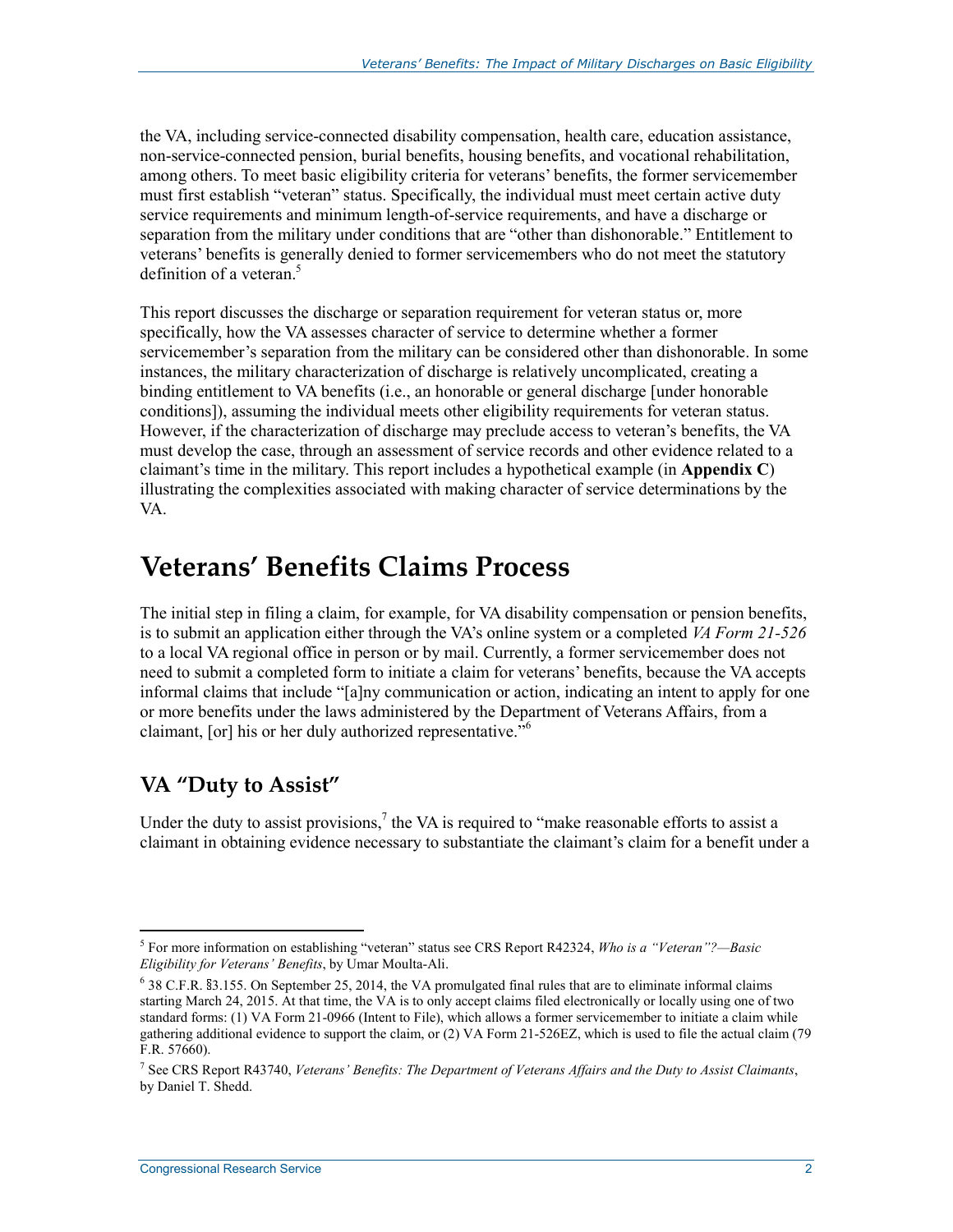law administered by the Secretary [of Veterans Affairs]."<sup>8</sup> Former servicemembers can also receive free assistance in filing claims through a certified veterans service organization (VSO).<sup>9</sup>

After the VA receives a complete or substantially complete application for benefits, $10$  it is required to assist in the development of the claim. The Veterans Claims Assistance Act of 2000 (VCAA)<sup>11</sup> requires the VA to notify the claimant of any information or medical or lay evidence that is needed to substantiate the claim.<sup>12</sup>

The VA is also obligated to inform the claimant about information it will attempt to obtain on the claimant's behalf and which information or evidence the claimant will be required to provide.<sup>13</sup> Furthermore, the VA, when adjudicating any claim for benefits, is obligated to give the claimant the "benefit of the doubt" when there is "an approximate balance of positive and negative evidence regarding" any claim,<sup>14</sup> and must consider legal theories that a claimant fails to raise if it would help substantiate a claim for benefits.<sup>15</sup> However, if the claimant does not respond to the VA's notice within one year, then "no benefit may be paid or furnished by reason of the claimant's application."<sup>16</sup> The application is no longer valid and the claimant must re-file for benefits with the VA.

### **Establishing "Veteran" Status**

Veteran status forms the basis for eligibility for all VA benefits. The VA predicates access to benefits based on a former servicemember meeting the statutory criteria for a veteran, without which, they would generally be barred from benefits.<sup>17</sup> Although veteran status can be demonstrated through a number of pathways, a former servicemember must meet three primary criteria:

 $\frac{1}{8}$  38 U.S.C. §5103A(a)(1); 38 C.F.R. §3.159(c)(1).

<sup>&</sup>lt;sup>9</sup> Certain veterans service organizations (VSOs) have been congressionally chartered, which means they are federally recognized or approved by the VA Secretary for purposes of preparation, presentation, and prosecution of claims under laws administered by the VA. A directory of chartered and unchartered VSOs can be found on the VA website at http://www.va.gov/vso/.

 $10$  A "substantially complete" application includes "the claimant's name; his or her relationship to the veteran, if applicable; sufficient service information for VA to verify the claimed service, if applicable; the benefit claimed and any medical condition(s) on which it is based; the claimant's signature; and in claims for nonservice-connected disability or death pension and parents' dependency and indemnity compensation, a statement of income." 38 C.F.R.  $§3.159(a)(3)$ .

 $11$  P.L. 106-475, 114 Stat. 2096 (2000).

<sup>12 38</sup> U.S.C. §5103(a); 38 C.F.R. §3.159(b).

<sup>13 38</sup> U.S.C. §5103(a); 38 C.F.R. §3.159(b); *see also infra* section on VA's obligation to obtain certain records on behalf of the claimant.

<sup>14 38</sup> U.S.C. §5107.

<sup>15 38</sup> C.F.R. §3.103(a).

<sup>16 38</sup> U.S.C. §5103(b).

 $17$  Former servicemembers that are barred from VA benefits due to an inability to meet the statutory criteria for veteran status, are still eligible for the VA program that allows conversion from Servicemembers Group Life Insurance (SGLI) to Veterans Group Life Insurance (VGLI). See CRS Report R41435, *Veterans' Benefits: Current Life Insurance Programs*, by Umar Moulta-Ali.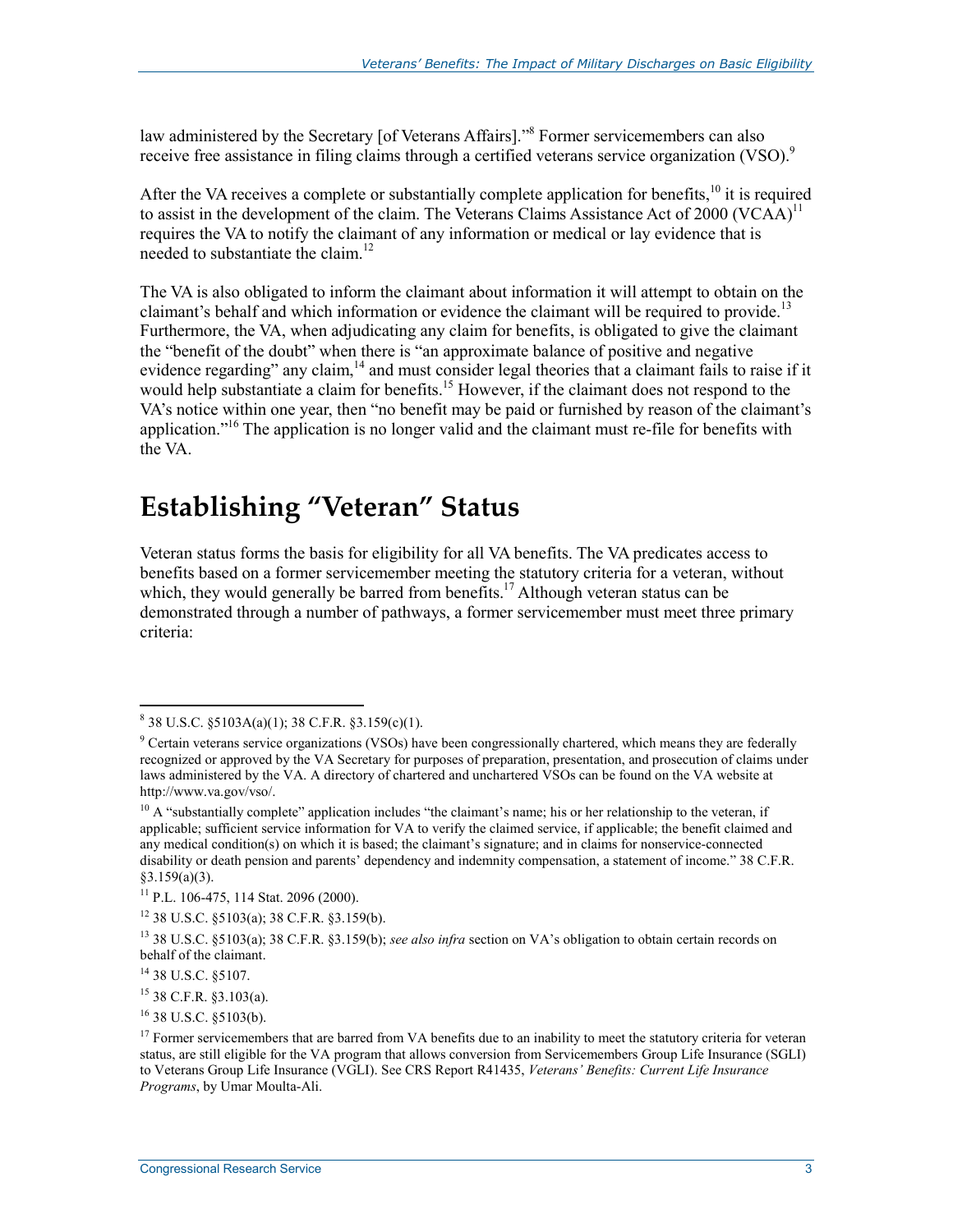- 1. full-time active duty (other than active duty for training) military service (i.e., Army, Navy, Air Force, Marine Corps, Coast Guard) or commissioned officers of the Public Health Service (PHS), and National Oceanic and Atmospheric Administration (NOAA) or its predecessor, the Environmental Science Services Administration;
- 2. 24 months of continuous service, or the full period for which the servicemember was called to duty if activated for less than 24 months (applicable to enlistments after September 7, 1980); and
- 3. discharge or separation from the military under conditions other than dishonorable.<sup>18</sup>

#### **Active Service Criteria for Veteran Status**

An applicant must have "active military, naval, or air service" to be considered a veteran for most VA benefits.<sup>19</sup> However, not all types of service are considered active military service for this purpose. $20$ 

In general, active service means full-time service, other than active duty for training, as a member of the Army, Navy, Air Force, Marine Corps, Coast Guard, or as a commissioned officer of the Public Health Service, the National Oceanic and Atmospheric Administration, or its predecessor, the Environmental Science Services Administration.

Active service *includes* a period of active duty for training during which the person was disabled or died from an injury or disease incurred or aggravated in the line of duty<sup>21</sup> and any period of inactive duty for training during which the person was disabled or died from an injury incurred or aggravated in the line of duty or from certain health conditions incurred during the training.<sup>22</sup>

Additional circumstances of service, and whether they are deemed to be active military service, are set out in statute.<sup>23</sup> For example, if on authorized travel to and from the performance of active

1

<sup>21</sup> Active duty for training is a tour of active duty that is used for training members of reserve and other components to fill the Armed Forces during time of war or national emergency. Active duty for training has been determined to mean (1) full-time duty for training performed by reservists [38 U.S.C.  $\S 101(22)(A)$ ; 38 C.F.R.  $\S 3.6(c)(1)$ ]; (2) full-time duty for training purposes as a commissioned officer in the Reserved Corps of the Public Health Service [38 U.S.C. §101(22)(B); 38 C.F.R. §3.6(c)(2)]; (3) full-time training duty by members of the Air or Army National Guard of any state [38 U.S.C. §101(22)(C); 38 C.F.R. §3.6(c)(3)]; (4) duty by members of the Senior ROTC program on field training or a practice cruise  $[38 \text{ U.S.C. } \S101 (22)(D); 38 \text{ C.F.R. } \S3.6(c)(4)]$ ; and (5) authorized travel to and from duty for training [38 U.S.C. §101(22)(E); 38 C.F.R. §3.6(c)(6)].

23 38 U.S.C. §§101, 106.

<sup>18 38</sup> U.S.C. §101(2); 38 C.F.R. §3.1(d).

<sup>19 38</sup> U.S.C. §101(2); 38 C.F.R. §3.12(a).

 $20$  For example, National Guard and Reserve duty may not be considered active service unless an individual performing this duty was disabled or died from a disease or injury incurred or aggravated in the line of duty (38 U.S.C. §101(24); 38 C.F.R. §3.6(a)).

<sup>&</sup>lt;sup>22</sup> 38 U.S.C. §101(24). Inactive duty for training has been defined to mean (1) duty, other than full-time duty, for reservists [38 U.S.C. §101(23)(A); 38 C.F.R. §3.6(d)(1)]; (2) other duties authorized for Reservists performed on a voluntary basis [38 U.S.C. §101(23)(B); 38 C.F.R. §3.6(d)(2)]; (3) training (other than active duty for training) by a member of, or applicant for membership in, Senior ROTC [38 U.S.C. §101(23)(C); 38 C.F.R. §3.6(d)(3)]; and (4) for the members of the Air or Army National Guard of any state, such training means duty other than full-time duty [38 U.S.C. §101(23); 38 C.F.R. §3.6(d)(4)].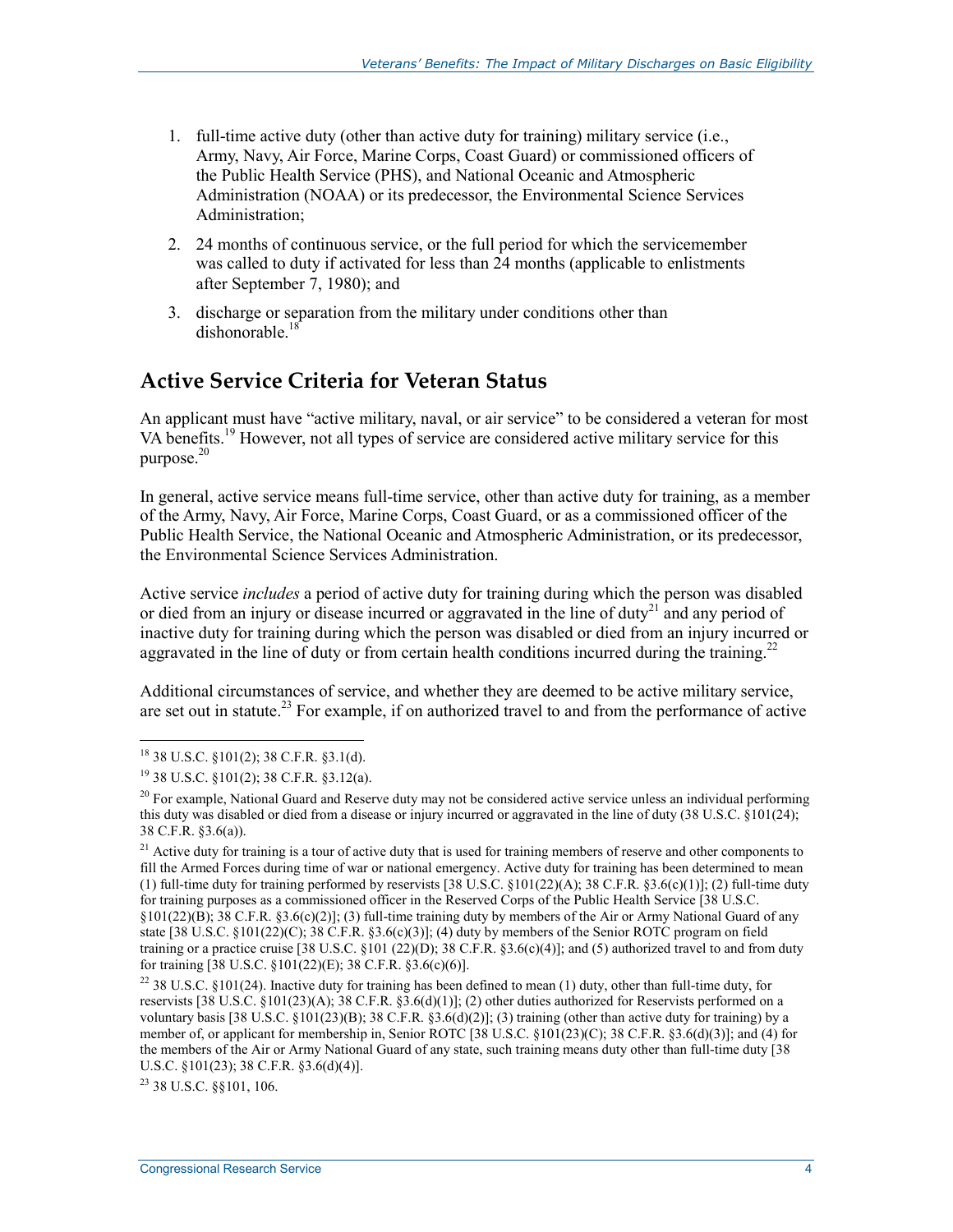duty training or inactive duty for training, a person is disabled or dies while proceeding directly to or returning from such duty, the duty will be considered to be active duty for training or inactive duty for training. $^{24}$ 

The determination of whether a claimant has met the "active service" requirement may not be a simple process. It is possible that the claimant and the VA may have to scrutinize the claimant's service record(s) to determine whether the claimant's service fits into one of the many categories of active service, or whether an exception has been made for his or her service, so that it is considered to be active service for the purposes of veterans' benefits. In addition, if a claimant has more than one period of service, this may further complicate the determination.

#### **Length-of-Service Criteria for Veteran Status**

Prior to September 8, 1980, there was no minimum length of service necessary to be considered a veteran for most VA benefits. However, for an individual who enlisted after September 7, 1980, certain minimum length-of-service requirements must be met.<sup>25</sup> The general requirement is either 24 months of continuous active duty or the "full period" for which the servicemember was called or ordered to active duty.26

Several exceptions exist to this general rule. For example, service-connected disability compensation benefits are exempt from the minimum active duty requirements. Thus, a veteran with a disease or injury incurred or aggravated during active service would generally be able to receive service-connected compensation for his or her condition or disability.<sup>27</sup> Other exceptions to the minimum service requirements include claims for VA life insurance benefits,<sup>28</sup> hardship discharges,  $^{29}$  and retirements or separations resulting from a service-related disability.<sup>30</sup>

If the former servicemember does not fall within the 24 months of active duty or the full period of active duty, or within one of the statutory exceptions, then the claimant has not completed a minimum period of active duty and is "not eligible for any benefit under Title 38, United States Code or under any law administered by the Department of Veterans Affairs based on that period of active service.<sup>531</sup>

#### **Discharge Criteria for Veteran Status**

The statutory definition of veteran also requires that the servicemember be discharged or released from military service under conditions other than dishonorable.<sup>32</sup> The military characterization of

<u>.</u>

 $^{24}$  38 U.S.C. §106(d); 38 C.F.R. §3.6(e).

<sup>&</sup>lt;sup>25</sup> Servicemembers who entered on active duty after October 16, 1981, and had not: (1) previously completed a continuous period of active duty of at least 24 months, nor (2) been discharged or released from active duty under 10 U.S.C. §1171 are also subject to the minimum length-of-service requirement for veteran status.

 $^{26}$  38 U.S.C. §5303A(b); 38 C.F.R. §3.12a(a)(1).

<sup>&</sup>lt;sup>27</sup> 38 U.S.C. §5303A(b)(3)(C); 38 C.F.R. §3.12a(d)(4).

<sup>&</sup>lt;sup>28</sup> 38 U.S.C. §5303A(b)(3)(E); 38 C.F.R. §3.12a(d)(5).

<sup>&</sup>lt;sup>29</sup> 38 U.S.C. §5303A(b)(3)(A); 38 C.F.R. §3.12a(d)(1).

<sup>30 38</sup> U.S.C. §5303A(b)(3)(B); 38 C.F.R. §3.12a(d)(2).

<sup>31 38</sup> U.S.C. §5303A(b)(1); 38 C.F.R. §3.12a(b).

<sup>32 38</sup> U.S.C. §101(2); 38 C.F.R. §3.12(a).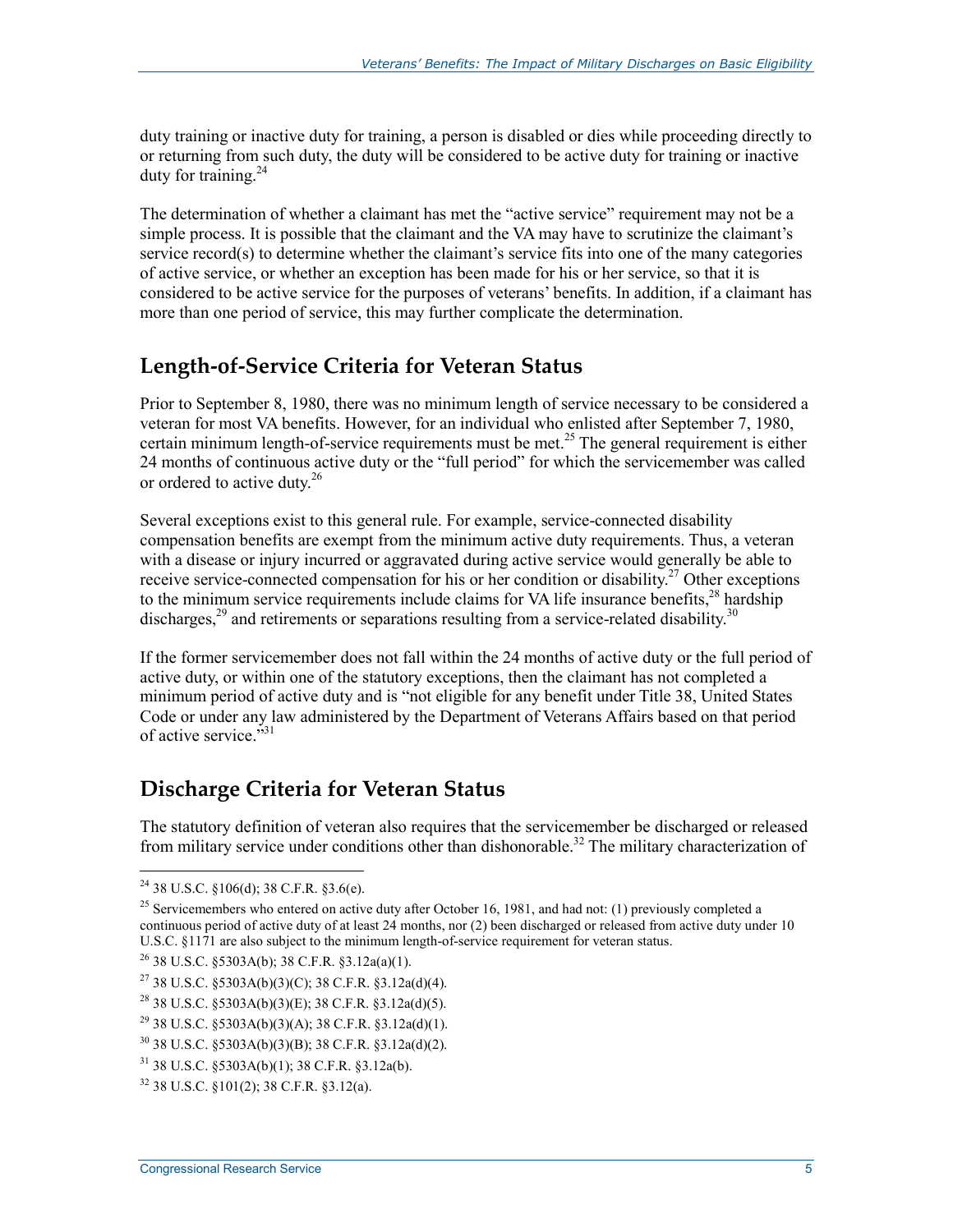discharge generally falls into one of five categories: (1) honorable, (2) general (under honorable conditions), (3) other than honorable (OTH), (4) bad conduct (adjudicated by a general courtmartial or a special court-martial), and (5) dishonorable. See a description of the discharge categories in **Appendix A**. The military character of discharge is typically included in the former servicemember's DD-214 or other discharge paperwork.<sup>33</sup> Assuming a former servicemember meets the active duty and length-of-service requirements for veteran status as discussed above, the character of his or her discharge will impact eligibility for VA benefits in one of three ways. The VA is to

- determine that the former servicemember is *eligible* for benefits,
- determine that the former servicemember is *not eligible* for benefits, or
- $\bullet$  develop the case (i.e., assess the character of service) to make an eligibility determination.

Military service characterized as honorable or general (under honorable conditions) is generally binding on the VA for the purposes of veterans' benefit eligibility, and former servicemembers will typically be awarded benefits for which they are entitled, regardless of the reason for separation.

Servicemembers receiving a bad conduct discharge by a general court-martial<sup>34</sup> or a dishonorable<sup>35</sup> discharge are legally barred from receiving veterans' benefits unless, during the course of developing the character of service, the VA determines that they were insane at the time of the offense that led to the discharge or if eligibility for benefits can be established based on a prior period of other than dishonorable service.<sup>36</sup>

If the military service is characterized as  $\text{OTH}^{37}$  or a bad conduct discharge by a special courtmartial, it is necessary for the VA to develop a formal character of service determination for potential eligibility for benefits.

**Table 1** illustrates basic eligibility criteria for common VA benefits based on a former servicemember's character of discharge.

<sup>33</sup> The *DD Form 214*, "Certificate of Release or Discharge from Active Duty," is issued by the Department of Defense upon the servicemember's retirement, separation, or discharge from the active duty military.

<sup>34</sup> According to VA's Adjudication Procedures Manual, "even if a [*bad conduct discharge*] is determined to be honorable for VA purposes, the service member is not eligible for health care. This is the only circumstance in which a service member may be found to have service connected disabilities but not be eligible for health care." (M21-1MR, Part III, Subpart v, Chapter 1, Section B, 1-B-18).

<sup>35</sup> A "dismissal" is the functional equivalent of a dishonorable discharge for officers. See **Appendix A**.

<sup>&</sup>lt;sup>36</sup> See section "Exceptions to Legal Bars to VA Benefits" in this CRS report.

 $37$  Effective October 8, 1977, any serviceperson who is discharged under other than honorable conditions is eligible for the health care and related benefits for any service-connected disability, provided that he or she was not discharged (1) by reason of a bad conduct discharge or (2) under one of the statutory bars of 38 CFR 3.12(c) [see 38 U.S.C. Chapter 17].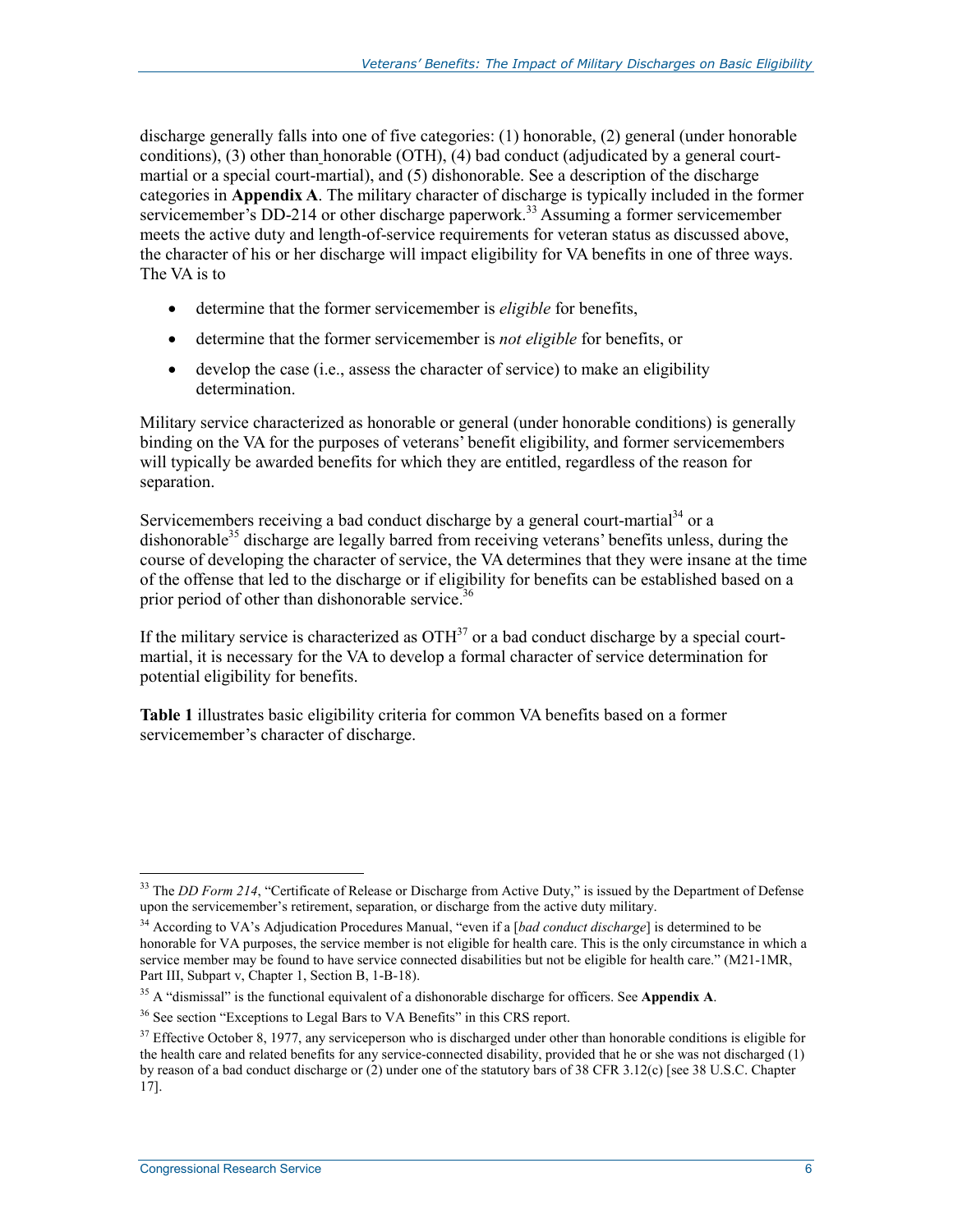|                                                    | <b>Military Character of Discharge</b> |              |                      |                                    |                      |              |
|----------------------------------------------------|----------------------------------------|--------------|----------------------|------------------------------------|----------------------|--------------|
| <b>VA Benefit</b>                                  | <b>Honorablea</b>                      | General      | Other than           | <b>Bad-Conduct (Court-Martial)</b> | <b>Dishonorableb</b> |              |
|                                                    |                                        |              | Honorable            | <b>Special</b>                     | General <sup>b</sup> |              |
| <b>Disability</b><br>Compensation                  | eligible                               | eligible     | COS<br>determination | COS<br>determination               | not eligible         | not eligible |
| Health Care <sup>c</sup>                           | eligible                               | eligible     | COS<br>determination | COS<br>determination               | not eligible         | not eligible |
| Dependency and<br><b>Indemnity</b><br>Compensation | eligible                               | eligible     | COS<br>determination | COS<br>determination               | not eligible         | not eligible |
| <b>Education</b><br>Assistanced                    | eligible                               | not eligible | not eligible         | not eligible                       | not eligible         | not eligible |
| <b>Survivor</b><br><b>Pension</b>                  | eligible                               | eligible     | COS<br>determination | COS<br>determination               | not eligible         | not eligible |
| <b>Burial Benefits</b>                             | eligible                               | eligible     | COS<br>determination | COS<br>determination               | not eligible         | not eligible |
| <b>Special Housing</b>                             | eligible                               | eligible     | COS<br>determination | COS<br>determination               | not eligible         | not eligible |
| <b>Vocational</b><br><b>Rehabilitationd</b>        | eligible                               | eligible     | COS<br>determination | COS<br>determination               | not eligible         | not eligible |
| <b>Disabled</b><br><b>Automotive</b>               | eligible                               | eligible     | COS<br>determination | COS<br>determination               | not eligible         | not eligible |
| <b>Reenlistment</b><br><b>Rights</b>               | eligible                               | eligible     | COS<br>determination | COS<br>determination               | not eligible         | not eligible |

|  |  | Table 1. Eligibility for Common VA Benefits by Military Character of Discharge |
|--|--|--------------------------------------------------------------------------------|
|--|--|--------------------------------------------------------------------------------|

**Source:** Congressional Research Service (CRS) using data from the Naval Justice School study guide.

**Notes: COS = Character of Service.** 

This chart shows general eligibility for benefits based on the characterization of military discharge and assumes a servicemember meets all other requirements for "veteran" status, including active duty and length of service requirements. This chart does not indicate any other eligibility criteria that may be required for a particular benefit listed (e.g., to receive disability compensation benefits, a veteran must first establish veteran status in addition to having a current disability that is connected to an injury or illness incurred or aggravated during a qualifying period of military service).

- a. Only former servicemembers whose discharge from the military is characterized as honorable are eligible for the Presidential Memorial Certificate (a burial benefit), and education assistance through the Montgomery and Post-9/11 GI Bills. See CRS Report R42785, *GI Bills Enacted Prior to 2008 and Related Veterans' Educational Assistance Programs: A Primer*, and CRS Report R42755, *The Post-9/11 Veterans Educational Assistance Act of 2008 (Post-9/11 GI Bill): Primer and Issues*, both by Cassandria Dortch.
- b. Former servicemembers whose discharge from the military is characterized as bad-conduct adjudicated by general court-martial or under dishonorable conditions are legally barred from receiving VA benefits unless the VA finds that the servicemember was insane at the time of the offense that led to the bar or if eligibility for VA benefits can be established based on a prior period of other than dishonorable service. See the "Exceptions to Legal Bars to VA Benefits," below.
- c. A former servicemember with an OTH discharge as a result of a *regulatory* bar will be limited to receiving VA health care services only for the treatment of a disability that is connected to an injury or illness incurred or aggravated during the relevant period of military service. However, an OTH discharge as a result of a *statutory* bar will prohibit the former servicemember from receiving any VA health care services based on the relevant period of service (P.L. 95-126). See **Appendix B**. Furthermore, according to VA's *Adjudication Procedures Manual*, "even if a [*bad conduct discharge*] is determined to be honorable for VA purposes, the service member is not eligible for health care. This is the only circumstance in which a service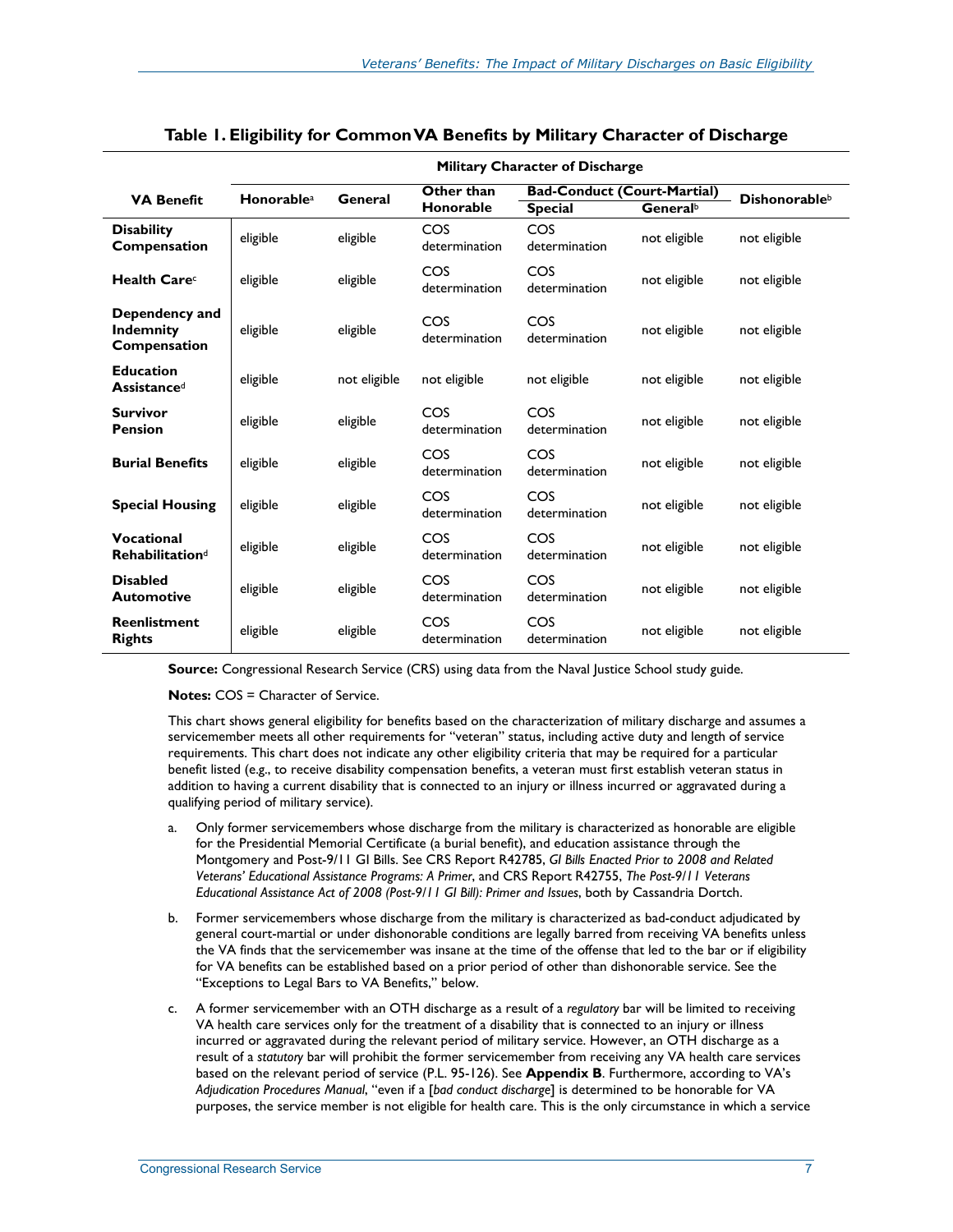member may be found to have service connected disabilities but not be eligible for health care." (M21-1MR, Part III, Subpart v, Chapter 1, Section B, 1-B-18).

d. For veterans not eligible for education assistance, opportunities for postsecondary education may be available through the VA Vocational Rehabilitation Program. For more information see CRS Report RL34627, *Veterans' Benefits: The Vocational Rehabilitation and Employment Program*, by Benjamin Collins.

#### **Comparison of Military Character of Discharge and VA Character of Service**

Characterization of service is distinct from the military in that the VA has *no* authority to change or upgrade a military discharge.<sup>38</sup> The VA is limited to reviewing the relevant evidence to determine whether the former servicemember's record meets VA criteria for the awarding of veterans' benefits. The determination is bound by two outcomes: a finding that the record of service is (1) other than dishonorable (a favorable outcome) or (2) dishonorable (an unfavorable outcome).

In determining potential eligibility for veteran's benefits, the VA adheres to a separate set of statutory and regulatory criteria than the military and considers mitigating factors that may have led to an adverse discharge, such as insanity. Character of service determinations are case-bycase, based on service records and other evidence related to the former servicemember's time in the military. The outcome is not always predictable and does not always directly correspond to a specific military discharge characterization.

### **Conditions that Create a Legal Bar to VA Benefits**

Congress has established that certain characterizations of service will preclude a former servicemember from receiving VA benefits. In addition, Congress has delegated to the Secretary of the VA the authority to promulgate regulations establishing additional circumstances that could bar receipt of VA benefits.<sup>39</sup> Collectively, these are known as legal bars. Legal bars to veterans' benefits will not apply if the VA finds that the former servicemember was insane at the time of the offense that led to the OTH discharge.40 In addition, a former servicemember may qualify for veterans' benefits based on a prior period of other than dishonorable service. See the "Exceptions to Legal Bars to VA Benefits" section below.

#### **Statutory Bars to VA Benefits**

Benefits may be barred to servicemembers who receive an OTH discharge as a result of the following conditions: (1) conscientious objection with refusal to perform duty, (2) sentencing by a general court-martial, (3) resignation by an officer for the "good of the service," (4) deserters, (5) an alien during a period of hostilities in which the servicemember requested release, and (6)

<sup>38</sup> For the purposes of this CRS Report, *character of service* is used to describe the VA process for benefit eligibility determination, which we distinguish from the character of discharge that describes the nature of a servicemember's separation from the military. However, the VA Adjudication Procedures Manual Rewrite (M21-1MR) uses these terms interchangeably.

<sup>39 38</sup> C.F.R. §3.12.

<sup>40</sup> Under 38 C.F.R. §3.12(e), an honorable discharge or general discharge (under honorable conditions) issued through Boards for Correction of Military/Naval Records (BCM/NR) sets aside any prior statutory or regulatory bars to benefits.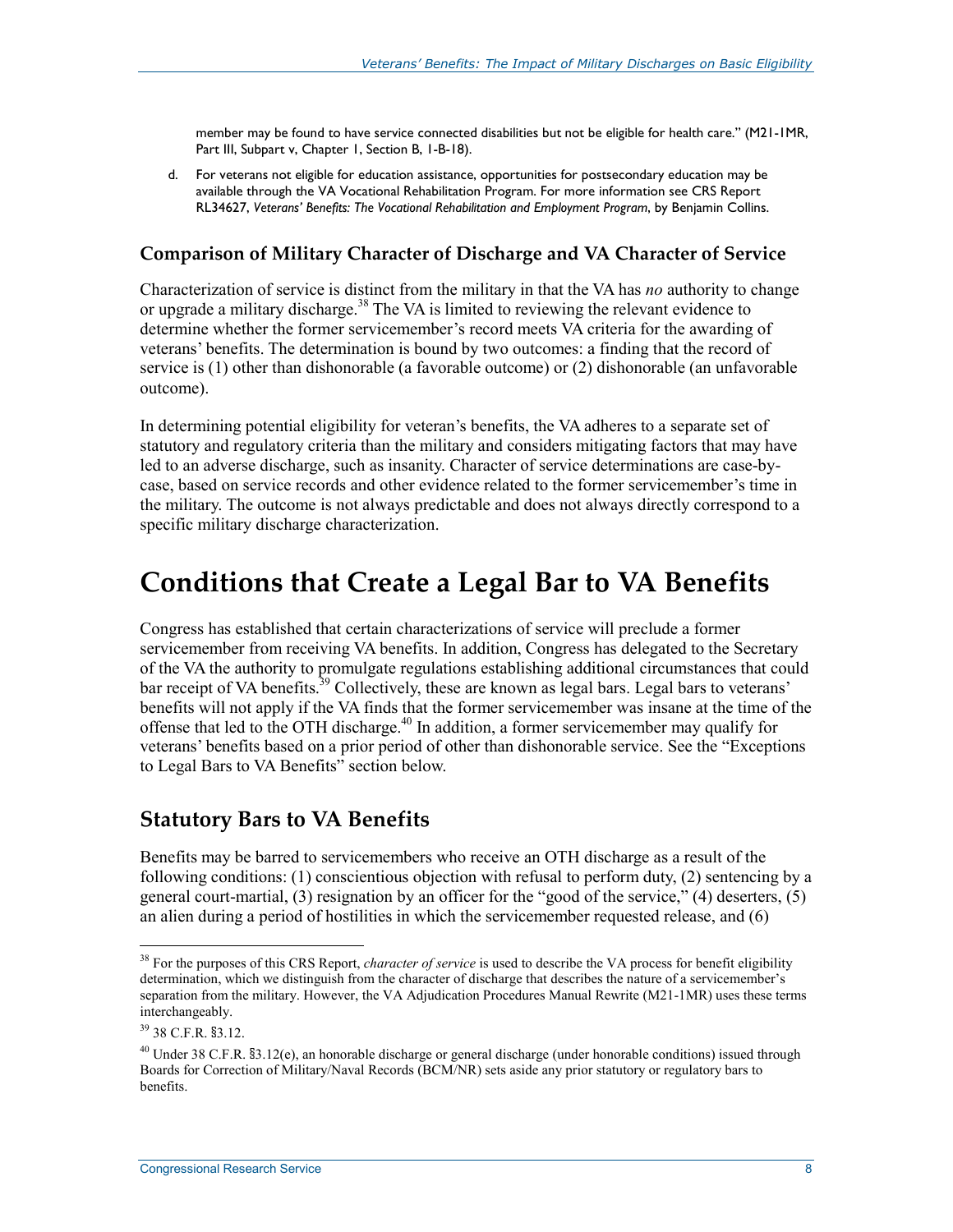absence without official leave (AWOL). Statutory bars will deprive the claimant of any VA benefits.41 For a description of the statutory bars to VA benefits, see **Table B-1** in **Appendix B**.

#### **Regulatory Bars to VA Benefits**

In addition, benefits may also be barred to servicemembers who receive an OTH discharge as a result of the following conditions: (1) acceptance of an OTH discharge to escape trial by general court-martial, (2) mutiny or spying, (3) an offense involving moral turpitude, (4) willful and persistent misconduct, and (5) certain homosexual acts involving aggravating circumstances. For a description of the regulatory bars to VA benefits, see **Table B-2** in **Appendix B**.

### **Exceptions to Legal Bars to VA Benefits**

Certain exceptions permit the awarding of veterans' benefits, even if a statutory or regulatory bar would ordinarily prohibit access. If the VA determines that the claimant was insane at the time of the offense leading up to the discharge, the claimant may be granted veterans' benefits. There does not need to be a direct connection between the insanity and any misconduct that led to the punitive discharge. In addition, the VA may grant benefit eligibility based on a prior period of other than dishonorable service for individuals with two or more periods of service.

#### **Insanity at the Time of Offense**

If the VA finds evidence of insanity while developing the character of service, it will further develop the case to identify records that may indicate whether the misconduct that led to the adverse discharge was the result of insanity. The VA defines an insane person as

one who, while not mentally defective or constitutionally psychopathic, except when a psychosis has been engrafted upon such basic condition, exhibits, due to disease, a more or less prolonged deviation from his normal method of behavior; or who interferes with the peace of society; or who has so departed (become antisocial) from the accepted standards of the community to which by birth and education he belongs as to lack the adaptability to make further adjustments to the social customs of the community in which he resides.<sup> $42$ </sup>

The issue of insanity must emerge from the facts, circumstances, and evidence surrounding the case or by the claimant or claimant's representative. If the VA is alerted to the issue of possible insanity, the agency is obligated to develop evidence that may support this claim under its duty to

<sup>&</sup>lt;sup>41</sup> Former servicemembers that are barred from VA benefits due to a legal bar are still eligible for the VA program that allows conversion from Servicemembers Group Life Insurance (SGLI) to Veterans Group Life Insurance (VGLI). See CRS Report R41435, *Veterans' Benefits: Current Life Insurance Programs*, by Umar Moulta-Ali.

<sup>42 38</sup> C.F.R. §3.354(a). The definition of *insanity* highlights the differing standards used by the military and the VA for similar terminology. The VA regulatory definition of insanity is less restrictive than the definition used by the military justice system, which states that "*(i)t is an affirmative defense to a prosecution under any Federal statute that, at the time of the commission of the acts constituting the offense, the defendant, as a result of a severe mental disease or defect, was unable to appreciate the nature and quality or the wrongfulness of his acts ...* " [18 U.S.C. §17(a)]. Because of the differing standards, it is possible that a former servicemember found to be sane during a court-martial proceeding, could be found to be insane for the purposes of VA benefits.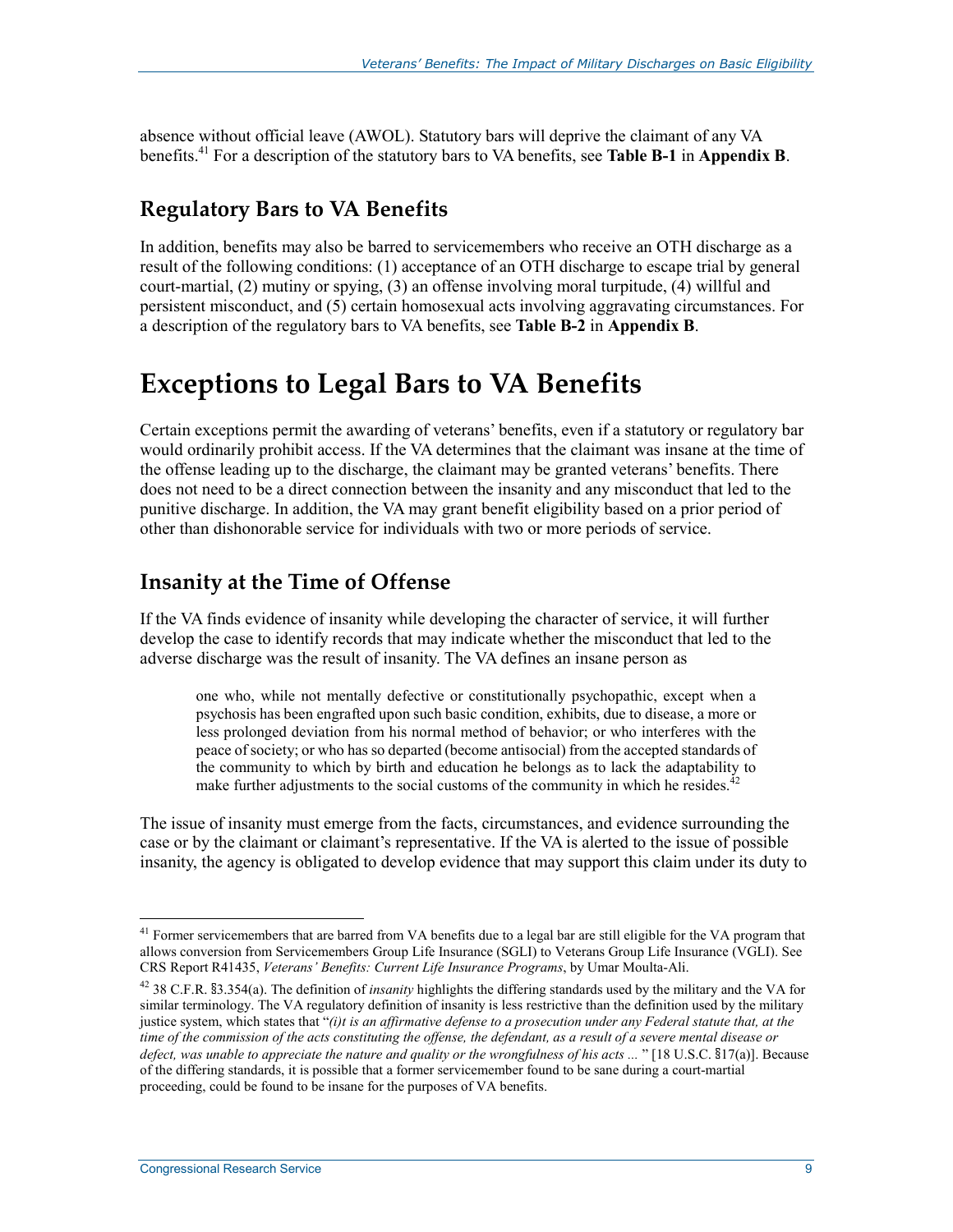assist provision.<sup>43</sup> A formal rating decision will be required, with full and complete development of all relevant available and obtainable records, which may include administrative records, legal records, and a medical opinion on the servicemember's sanity at the time of the offense. However, a claimant is not specifically required to demonstrate insanity through medical or legal determinations.

#### **Prior Period of Other than Dishonorable Service**

Under 38 C.F.R. §3.13, a former servicemember may be entitled to certain VA benefits based on a prior period of honorable service for the purposes of VA benefits, even if his or her most recent discharge is characterized as dishonorable.<sup>44</sup> For example, a former servicemember who is separated from a second period of service with an OTH discharge would be precluded from receiving education assistance benefits such as the Post-9/11 GI Bill. However, if the servicemember has a prior period of qualifying honorable service, the VA could predicate the awarding of Post-9/11 GI Bill benefits based on that prior enlistment period.

### **VA Character of Service Determination Process**

If the characterization of a former servicemember's discharge comes into question during the claims process for veterans' benefits, the regional offices of the Veterans Benefits Administration (VBA), a sub-agency of the VA, are tasked with developing the character of service to make a basic eligibility determination.<sup>45</sup>

The VA will " ... request the facts and circumstances surrounding the claimant's discharge prior to making a formal decision,"<sup>46</sup> which entails a comprehensive review of the entire period of the claimant's enlistment(s) to assess the quality of the service and to determine whether the individual is deserving of veterans benefits. In making the determination, the VA will generally review personnel files provided by the claimant's military branch, service treatment records, records of any court-martial proceedings (if applicable), and statements, documents, or other information submitted by the claimant.

#### **VA Duty to Assist in Developing Character of Service**

As mentioned earlier, once a former servicemember has filed an application for benefits with the VA, the agency has a unique obligation to the claimant when adjudicating the claim—the VA has a duty to assist the claimant throughout the claims process.<sup>47</sup> This duty to assist includes

<sup>43 38</sup> U.S.C. §§5102, 5103, 5103A.

<sup>&</sup>lt;sup>44</sup> A complete and separate period of service is defined as a break in service greater than one day (M21-1MR, Part III, Subpart v, ch.1  $$B$ ).

<sup>45</sup> According to the VA Adjudication Procedures Manual Rewrite, "It is *not necessary* to make a [character of service] determination for VA claims purpose before the claimant applies to a VBA and places the matter at issue ... " (M21- 1MR, Part III, Subpart v, ch.1, §B).

 $46$  M21-1MR, Part III, Subpart v, ch.1,  $B$ B.

<sup>47 38</sup> U.S.C. §§5102, 5103, 5103A.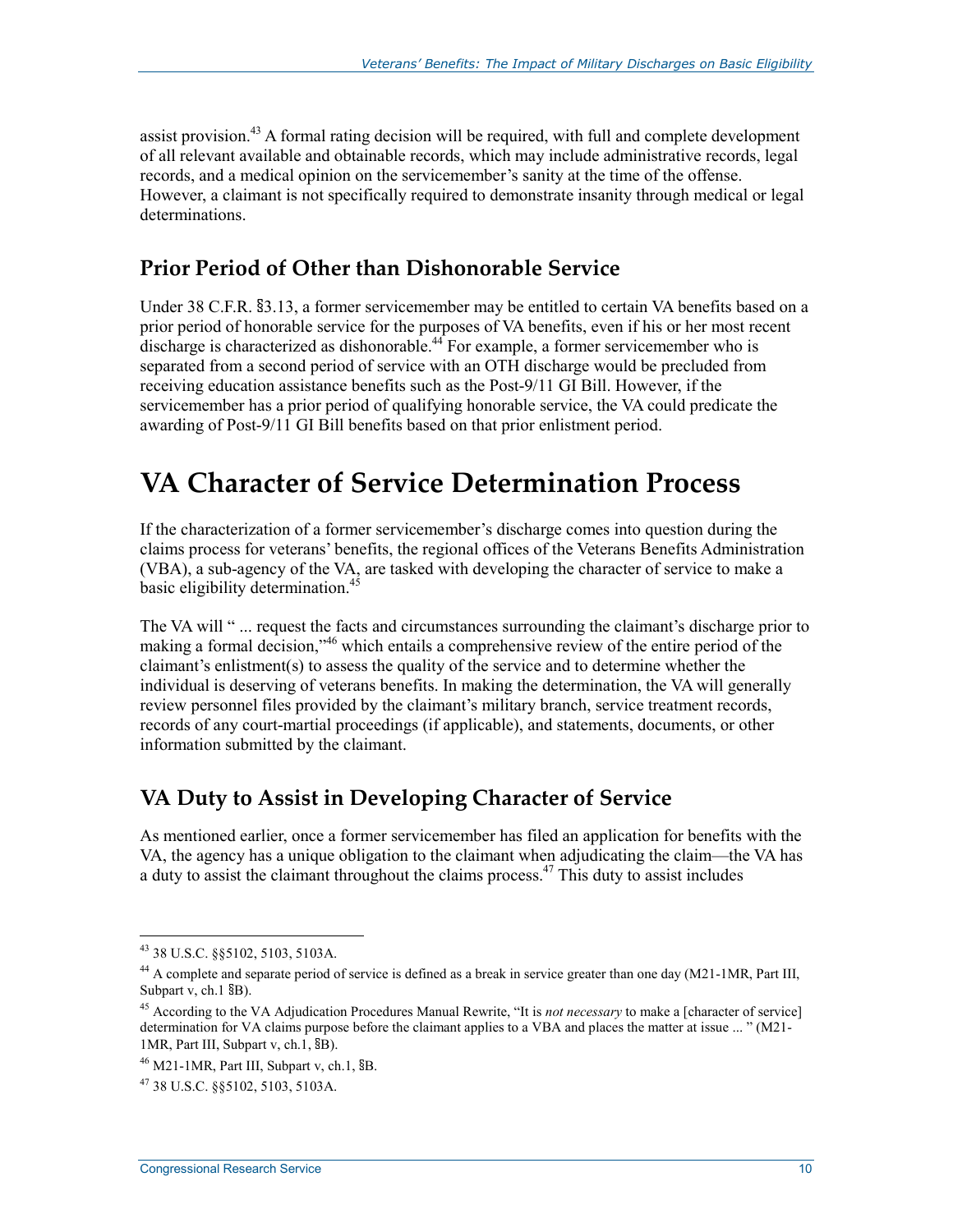obligations to ensure that a claimant's file is complete, seek evidence and records substantiating the claim, and provide medical examinations under certain circumstances.<sup>48</sup>

#### **VA Notice and Fact-Finding Process**

For cases requiring a character of service determination, a team at a VA Regional Office (VARO) becomes responsible for developing evidence and preparing administrative decisions for these cases. The VARO is to provide the claimant with advance notice of the need to conduct the determination. The notice explains reasons why a determination is necessary (e.g., the claimant's records indicate an OTH discharge). The notice would also include the criteria and applicable VA regulations to be used in the determination process. In addition, the VA is to provide information outlining the claimant's legal and procedural rights including the right to (1) legal representation; (2) an in-person hearing; and (3) submit any relevant evidence, contention, or argument.<sup>49</sup>

The VA notice would also explain the implications of an unfavorable determination, including benefits for which the claimant may be deprived. The claimant has 60 days to respond to the VA if he or she intends to submit additional evidence or needs additional time "for presentation of his/her case."<sup>50</sup>

The VA is to then request a complete summary of the facts, circumstances, and legal proceedings that are relevant to the discharge from the claimant's service department.<sup>51</sup> In the event that a military department provides only limited information on the facts and circumstances, the VA is to make a determination using all of the evidence available. The evidence would be applied to a series of statutes and regulations to determine whether the former servicemember's service can be characterized as other than dishonorable for the purposes of veterans' benefits.

Following a review of the facts, if the VA finds in favor of the claimant that the character of service is other than dishonorable, this will bestow "veteran" status and basic eligibility for full VA benefits (except for certain education assistance benefits), assuming active duty service and length-of-service criteria are also met.

However, if the outcome is an unfavorable finding of dishonorable service, the VA is to notify the claimant of the effect on his or her entitlement to VA benefits, which will generally deprive the former servicemember of any VA benefits (except for the SGLI to VGLI conversion), pending the outcome of any subsequent appeals as discussed in the "Appealing an Unfavorable VA Determination" section below. Any notification of an unfavorable determination would also include information on how the former servicemember can seek a review of his or her discharge through the military department.

A former servicemember's first contact with the VA may come many years after military separation and the individual may be unaware of the specific role that discharge status plays in determining eligibility. For example, consider the hypothetical case of a former soldier, Specialist

 $48$  A 2009 Court of Appeals for Veterans Claims (CAVC) decision effectively extended the duty to assist provision to claims involving the "critical element" of veteran status. See Gardner v. Shinseki, 22 Vet. App. 415, 418 (2009).

<sup>49</sup> M21-1MR, Part III, Subpart v, ch. 1, §A, 1-A-13.

 $50$  Ibid.

 $<sup>51</sup>$  Discharge proceedings for a dishonorable discharge only requested if the former servicemember's sanity is at issue.</sup>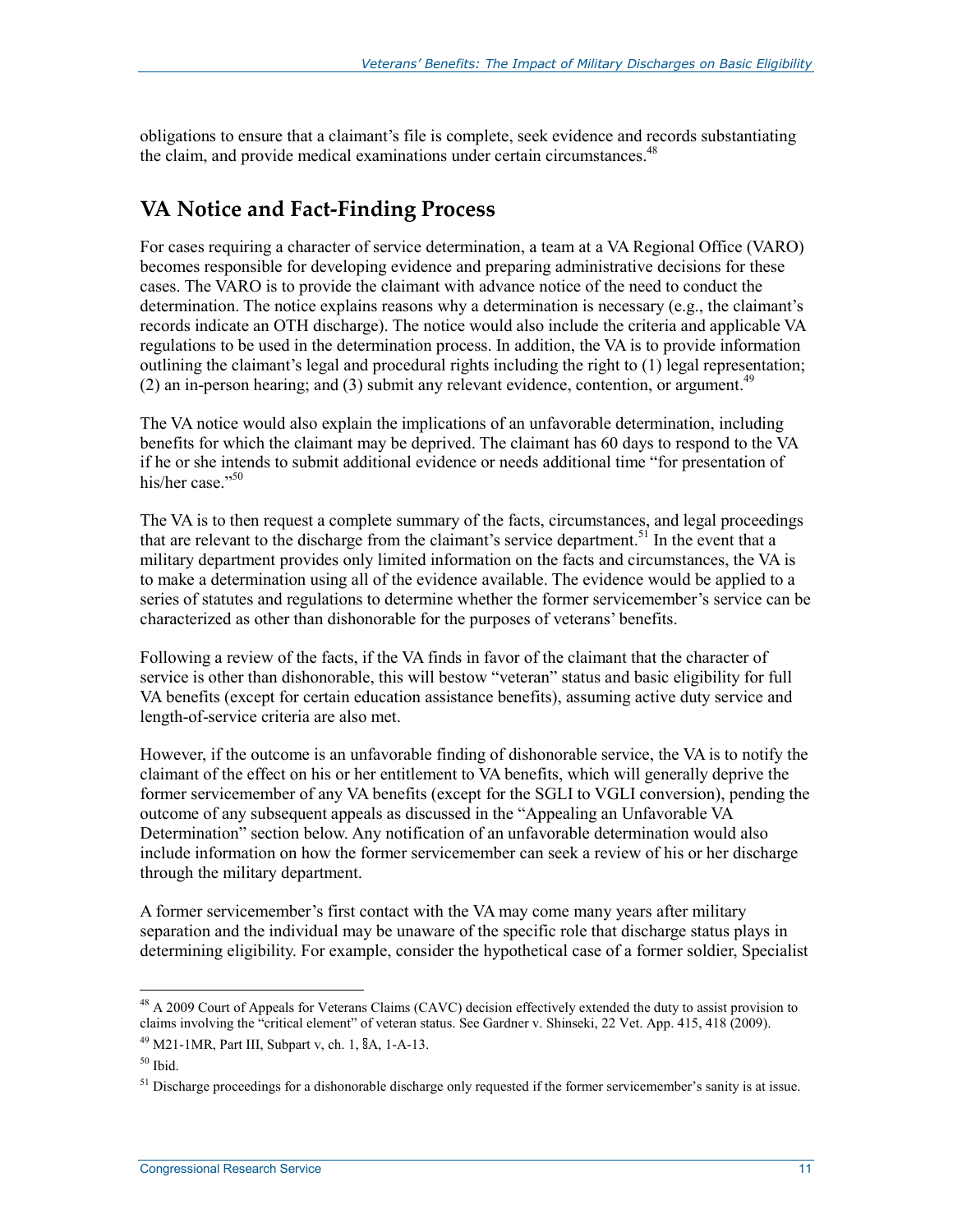(SPC) Mallone, as described in **Appendix C**. 52 The applied example draws from a 2012 Military Law Review article that assesses the interaction between character of discharge and VA character of service decisions. The article also addresses factors that may affect the outcome of a VA determination, including the development of service records, advocacy by a representative for the former servicemember, and a former servicemember's willingness to appeal a VA decision.

## **The Impact of Military Discharges on VA Health Care**

The Veterans Health Administration (VHA) of the VA operates the nation's largest integrated direct health care delivery system. Eligible veterans receive health care and counseling services through 150 VA Medical Centers (hospitals), 830 community-based outpatient clinics (CBOCs),<sup>53</sup> 136 community-living centers, and 300 Vet Centers. Generally, veterans are required to be enrolled in the VA health care system to obtain health care services.<sup>54</sup> Veterans who are enrolled have access to a comprehensive medical benefits package that includes a range of outpatient and inpatient services.<sup>55</sup> Once enrolled, the veteran remains enrolled in the health care system and may access health care services at any VA medical facility. VHA's health care system manages the enrollment of veterans based on priority categories (Priority Groups).<sup>56</sup> Veterans are not required to be enrolled to receive readjustment counseling services through Vet Centers.<sup>57</sup>

Similar to other benefits and services provided by the VA, eligibility for VA health care is based primarily on veteran status.<sup>58</sup> To reiterate, veteran status is established by the former servicemember meeting three primary criteria:

1. full-time active duty (other than active duty for training) military service (i.e., Army, Navy, Air Force, Marine Corps, Coast Guard) or commissioned officers of the Public Health Service, and National Oceanic and Atmospheric Administration or its predecessor, the Environmental Science Services Administration;

<u>.</u>

 $52$  The hypothetical examples used in this report are for illustrative purposes only to demonstrate how the character of service process can play out in one situation. The VA develops characterizations case-by-case, so the conditions surrounding a former servicemember's discharge, the types of evidence gathered, and the ultimate outcome will vary depending upon the individual circumstances.

<sup>53</sup> Community-Based Outpatient Clinic (CBOC) is a VA-operated, VA-funded (through a contract), or VA-reimbursed site of care, which is located separate from a VA medical facility. A CBOC can provide primary, specialty, subspecialty, mental health, or any combination of health care delivery services that can be appropriately provided in an outpatient setting.

<sup>&</sup>lt;sup>54</sup> Some veterans are not required to enroll to receive hospital and outpatient care. 38 C.F.R. §17.37.

<sup>55 38</sup> C.F.R. §17.38.

<sup>56</sup> For more in-depth information on enrollment in the VA health care system, see CRS Report R42747, *Health Care for Veterans: Answers to Frequently Asked Questions*, by Sidath Viranga Panangala and Erin Bagalman.

<sup>&</sup>lt;sup>57</sup> Readjustment counseling services offered at Vet Centers may address problems such as war-related psychological readjustment, PTSD counseling, family or relationship problems, lack of adequate employment or career goals, social isolation, homelessness and lack of adequate resources, and other psychological problems such as depression or substance use disorders. Vet Centers also provide military-related sexual trauma counseling, bereavement counseling, employment counseling and job referrals, preventive health care information, and referrals to other VA and non-VA medical care.

<sup>&</sup>lt;sup>58</sup> See the "Establishing "Veteran" Status" section in this CRS Report.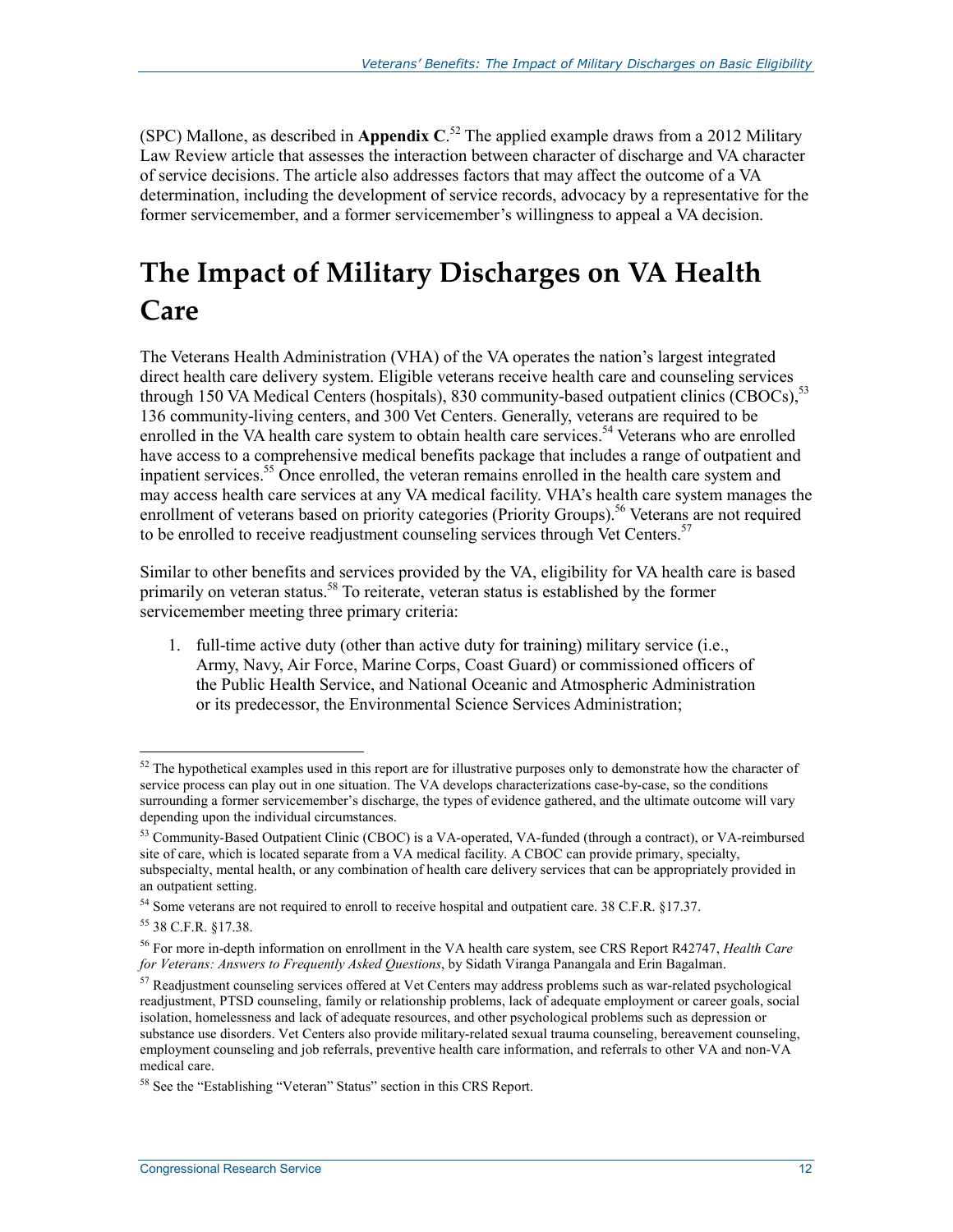- 2. minimum active duty requirement of 24 months of service or the period called to service if activated for less than 24 months—Reservists and National Guard members called to active duty by a federal order (for other than training purposes) and completing the full call-up period would qualify;
- 3. discharge or release from active military service under conditions other than dishonorable—VA accepts discharges that are characterized as honorable or general (under honorable conditions), as other than dishonorable for VA benefit purposes.<sup>59</sup>

Once these three criteria are met a veteran may enroll in the VA health care system. A veteran who does not receive an honorable or general discharge (under honorable conditions) from the military may still receive health care services from the VHA. It should be noted that a veteran's character of discharge under OTH conditions is not the same as dishonorable and does not deprive the veteran of all benefits. If a veteran received an OTH discharge that is determined to fall under a *regulatory bar*,<sup>60</sup> the veteran will still be eligible to receive care for a disability or illness determined to be incurred or aggravated during active service (see **Figure 1**).<sup>61</sup> However, a veteran with an OTH discharge that is determined to fall under a *statutory bar*<sup>62</sup> for VA benefits or discharged by reason of a *bad conduct discharge*, would not be eligible for VA health care for that same period of service.<sup>63</sup> Veterans with multiple periods of service may be eligible for VA health care services based on a prior period of other than dishonorable service.<sup>64</sup>

### **Eligibility for Medical Care Tentatively Approved on Prima Facie Evidence**

In some cases VHA could provide treatment to a former servicemember, even if their character of discharge is at issue, based on prima facie eligibility. If treatment based on prima facie eligibility is initially authorized by VHA, VHA prepares *VA Form 10-7131*, *Exchange of Beneficiary Information and Request for Administrative and Adjudicative Action* and annotates it with "Medical care being authorized for (condition) on prima facie evidence of eligibility," and forwards the completed form along with a copy of the VA examination, hospital report, or outpatient treatment report, as applicable, to the Veterans Service Center (VSC) of the VBA office with claims folder jurisdiction.

<u>.</u>

<sup>59 38</sup> U.S.C. §101(2); 38 C.F.R. §3.1(d).

<sup>60</sup> See the list of regulatory bars at 38 CFR 3.12(d) and **Table B-2**.

<sup>&</sup>lt;sup>61</sup> Effective October 1977 (P.L. 95-126). When Congress passed P.L. 95-126, Congress recognized the "strong moral obligation of the Federal Government to provide treatment of for service-connected disabilities" See ,U.S. Congress, Senate Committee on Veterans' Affairs, *Eligibility for Veterans Benefits Pursuant to Vietnam Era Discharge Upgrading*, report to accompany S.  $1307, 95^{th}$  Cong.,  $1^{st}$  sess., June 28, 1977, p. 18.

<sup>62</sup> See the statutory bars at 38 U.S.C. 5303(a) and **Table B-1**.

<sup>63</sup> According to VA's *Adjudication Procedures Manual*, "even if a [*bad conduct discharge*] is determined to be honorable for VA purposes, the service member is not eligible for health care. This is the only circumstance in which a service member may be found to have service connected disabilities but not be eligible for health care." (M21-1MR, Part III, Subpart v, Chapter 1, Section B, 1-B-18).

<sup>64</sup> Major John W. Brooker, Major Evan R. Seamone, and Leslie C. Rogall, "Beyond 'T.B.D.': Understanding VA's Evaluation of A Former Servicemember's Benefit Eligibility Following Involuntary or Punitive Discharge from the Armed Forces," *Military Law Review*, vol. 214 (winter 2012), p50.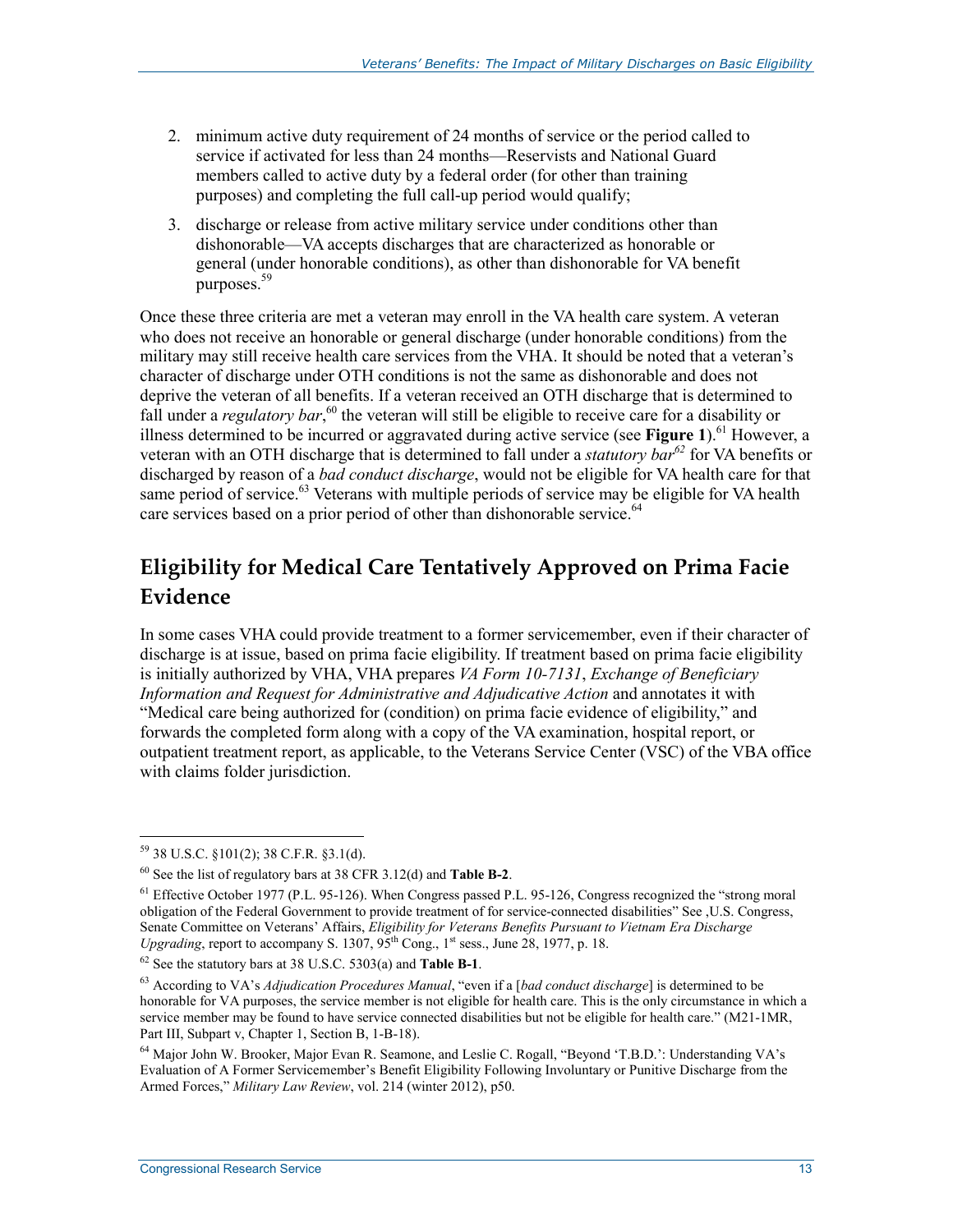Upon receipt of *VA Form 10-7131*, the VSC is to determine if the claimant's character discharge is favorable, or if eligibility for VA health care services is found to exist. The case is then referred to the rating activity for preparation of the memorandum rating. Upon review of the memorandum rating from the rating activity, the "Remarks" section of Part II of *VA Form 10- 7131* is completed to show the following: "The individual (is) (is not) entitled to health care under Section 1710 of Title 38, U.S. Code [VA health care] for any disabilities determined to be service connected. (List the SC [service connected] disabilities) is/are service connected."65

### **Military Sexual Trauma Exception**

There is a specific exception with regard to discharge status and eligibility for VA health care for servicemembers who have experienced military sexual trauma (MST). According to statute, MST is defined as ''psychological trauma, which, in the judgment of a mental health professional employed by the Department [VHA], resulted from a physical assault of a sexual nature, battery of a sexual nature, or sexual harassment while the veteran was serving on active duty or active duty for training.'' Furthermore, sexual harassment is defined as ''repeated, unsolicited verbal or physical contact of a sexual nature which is threatening in character.''66 Until the enactment of the Veterans Access, Choice, and Accountability Act of 2014 (P.L. 113-146 as amended by P.L. 113- 175 and P.L. 113-235) VHA policy interpreted this statute very broadly, and for VHA purposes of MST, VHA defined an

"Eligible individual" as someone without veteran status who experienced sexual trauma ... while on active duty or active duty for training. Because eligibility accrues as a result of events incurred in service and is not dependent on length of service some individuals may be eligible for MST-related care even if they do not have veteran status... This benefit extends to Reservists and members of the National Guard who were activated to full- time duty status in the Armed Forces. Veterans and eligible individuals who received an "other than honorable" discharge may be able to receive free MST-related care with the Veterans Benefits Administration (VBA) Regional Office approval.<sup>67</sup>

The Veterans Access, Choice, and Accountability Act of 2014 amended the existing treatment authority and further broadened VHA's interpretation to also allow former servicemembers who experienced sexual trauma while serving on *inactive duty training* (i.e., reservists and members of the National Guard performing weekend drills) access to free MST-related health care.<sup>68</sup>

Accordingly, veterans are *not* required to be enrolled in VA's health care system to be eligible to receive MST-related counseling and care. In addition, veterans do not need to have a VA serviceconnected disability rating or other documentation that the MST experience occurred to receive VA health care services. All VA health care services (inpatient, outpatient, and pharmaceutical

 $65$  Source: M21-1MR, Part III, Subpart v, ch. 7,  $\S$ A, p. 7-A-11.

<sup>66 38</sup> U.S.C. §1720D.

<sup>67</sup> Department of Veterans Affairs, Veterans Health Administration, VHA Directive 2010-033, *Military Sexual Trauma (MST) Programming*, July 14, 2010.

<sup>&</sup>lt;sup>68</sup> For more information see, Department of Veterans Affairs, "Veterans Access, Choice, and Accountability Act of 2014 Military Sexual Trauma," fact sheet, September 2014, http://www.va.gov/opa/choiceact/documents/Fact-Sheet-Military-Sexual-Trauma.pdf. Also see, U.S. Congress, Committee on Conference, *Veterans Access, Choice, and Accountability Act of 2014*, conference report to accompany H.R. 3230, 113th Cong., 2nd sess., July 28, 2014, H.Rept. 113-564, p. 71.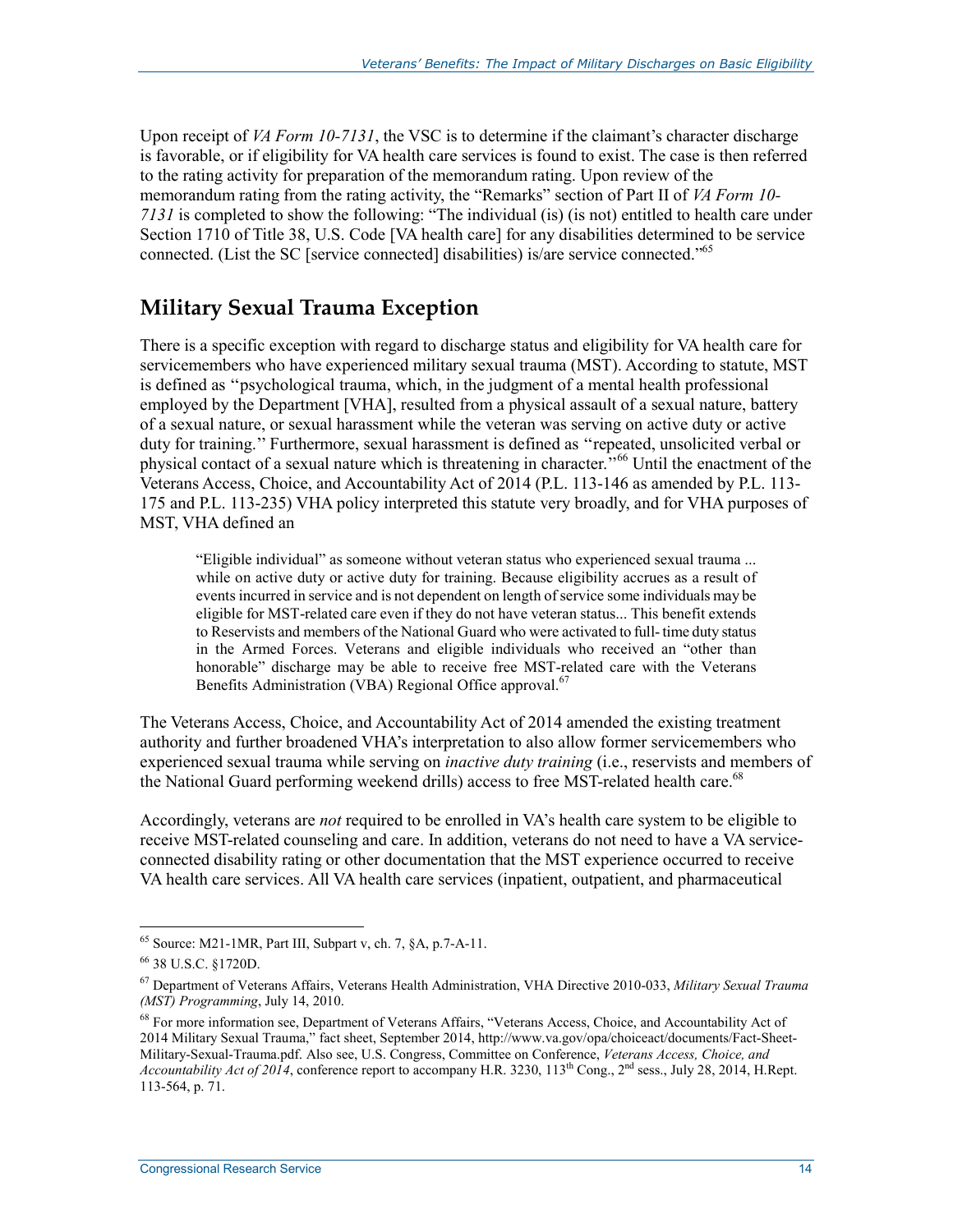services) for physical and mental health conditions related to experiences of MST are provided at no cost to veterans.

The Veterans Access, Choice, and Accountability Act of 2014 also authorized the VA, in consultation with DOD, to provide MST-related health care benefits to servicemembers (including members of the National Guard and Reserves) currently on active duty and individuals who have not yet established veteran status.<sup>69</sup>

**Figure 1. Other Than Honorable (OTH) Discharges and VA Health Care Eligibility** 



**Source:** CRS based on Appendix G in Major John W. Brooker, Major Evan R. Seamone, and Leslie C. Rogall, "Beyond 'T.B.D.': Understanding VA's Evaluation of A Former Servicemember's Benefit Eligibility Following Involuntary or Punitive Discharge from the Armed Forces," *Military Law Review*, vol. 214 (winter 2012), p. 248.

**Notes**: 1. A disability can be any injury or illness that occurred during, or was aggravated by, military service.

2. The term service-connected means, with respect to disability or death, that such disability was incurred or aggravated, or that the death resulted from a disability incurred or aggravated, in line of duty in the active military, naval, or air service (38 U.S.C. §101).

3. Veterans are eligible for VA health care services for both service and nonservice-connected conditions and illnesses. All health care services provided for service-connected conditions or illnesses are cost free.

<sup>&</sup>lt;sup>69</sup> For more information see, Department of Veterans Affairs, "Veterans Access, Choice, and Accountability Act of 2014 Military Sexual Trauma," fact sheet, September 2014, http://www.va.gov/opa/choiceact/documents/Fact-Sheet-Military-Sexual-Trauma.pdf.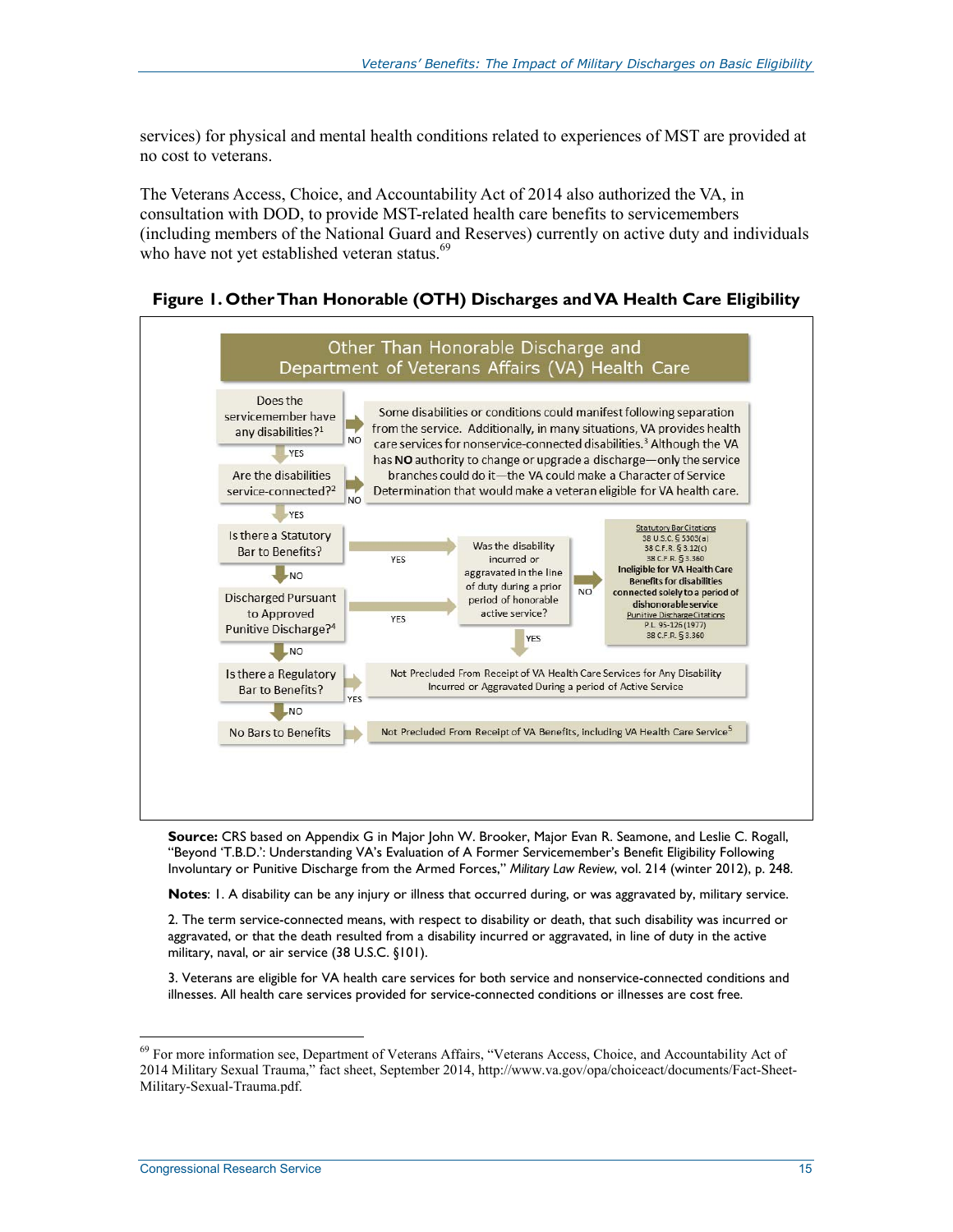4. A punitive discharge is a discharge awarded by sentence of a court martial.

5. Generally, there are some limitations for some VA benefits, for instance, for the purposes of the Montgomery GI Bill and the Post-9/11 GI Bill, a veteran must have received an honorable discharge.

### **Appealing an Unfavorable VA Determination70**

The process for appealing a dishonorable character of service determination by the VA is handled in the same manner as other appeals for veterans claims.<sup>71</sup> During the appeal process for veterans' claims, various officials will handle the claim. This section briefly introduces the decision makers who will potentially review an appeal.

#### **Decision Review Officer**

Each VA regional office (RO) has at least one decision review officer (DRO) on staff. The DRO is a "senior technical expert who is responsible" for processing appeals made to the RO.<sup>72</sup> If a claimant elects to undergo a DRO review, the DRO is to review the claim at the RO level, before the appeal reaches the Board of Veterans' Appeals (BVA). During review, a DRO will examine the claim *de novo*—that is, he or she will look at the case anew and afford no deference to the initial determination made by the RO.<sup>73</sup> The DRO may not revise the initial decision "in a manner" that is less advantageous to the claimant" unless the DRO finds an instance of "clear and unmistakable error. $174$  To have an appeal reviewed by a DRO, the claimant must ask to take DRO review. Otherwise a review, directly through the BVA, will proceed.75 If a claimant opts for DRO review, the claimant may still request that the BVA review the claim if the DRO's decision is not favorable to the claimant  $^{76}$ 

#### **The Board of Veterans' Appeals**

When a claimant's application for benefits has been denied, an appeal can be made to the BVA.<sup>77</sup> The BVA is part of the VA, located in Washington, DC, and makes the final determination on an appeal within the VA. The board consists of experienced attorneys in the field of veterans law. Board members are appointed by the VA Secretary, with the approval of the President.<sup>78</sup> As of 2012, the board consisted of 64 members.<sup>79</sup> The BVA also employs staff attorneys that assist the Board members while preparing a decision for a claim, much like a clerk for a judge.<sup>80</sup>

<u>.</u>

<sup>70</sup> This portion of the Report was pulled from CRS Report R42609, *Overview of the Appeal Process for Veterans' Claims*, by Daniel T. Shedd.

<sup>71</sup> See CRS Report R42609, *Overview of the Appeal Process for Veterans' Claims*, by Daniel T. Shedd.

<sup>&</sup>lt;sup>72</sup> VA, Decision Review Officer (DRO) Review Process, M21-1MR, Part I, Ch. 5, §C at http://www.benefits.va.gov/ WARMS/M21\_1mr1.asp.

 $73$  38 C.F.R.  $$3,2600(a)$ .

 $74$  38 C.F.R. §§3.2600(d), 3.2600(e).

 $75$  38 C.F.R. §3.2600(b).

<sup>76 38</sup> C.F.R. §3.2600(f).

<sup>77 38</sup> U.S.C. §7104(a).

<sup>78 38</sup> U.S.C. §7101A.

<sup>&</sup>lt;sup>79</sup> Board of Veterans' Appeals, Report of the Chairman: Fiscal Year 2012 at 19 (2013), at http://www.bva.va.gov/docs/ (continued...)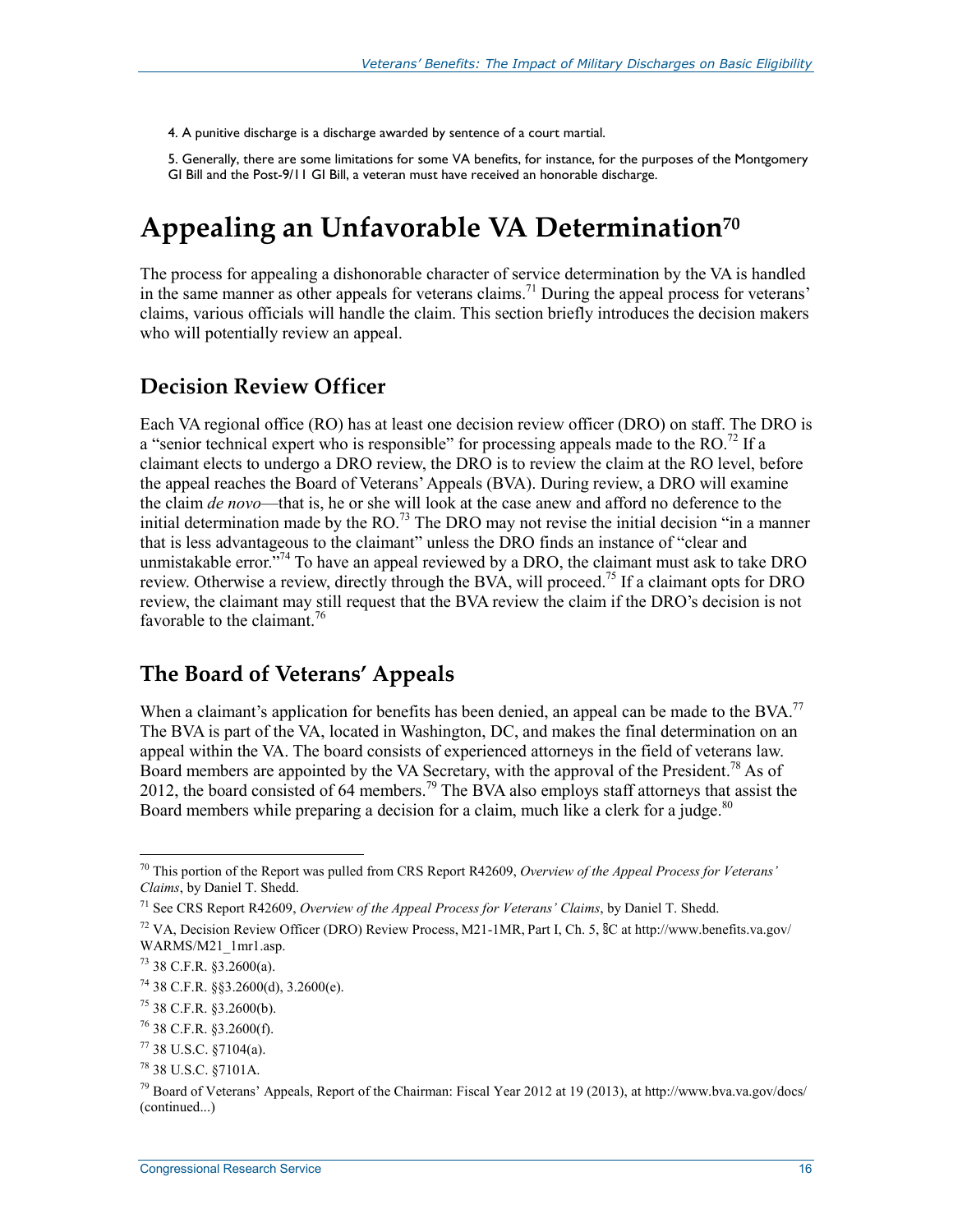#### **The Court of Appeals for Veterans Claims**

If a claimant is not satisfied with the decision from the BVA, the claimant has the option of appealing to the Court of Appeals for Veterans Claims  $(CAVC)$ .<sup>81</sup> The CAVC is an Article I court, established by Congress, which has exclusive jurisdiction over appeals from the BVA.<sup>82</sup> Therefore, the CAVC is a separate entity from the VA that reviews BVA decisions. Currently, up to nine judges may sit on the CAVC and review appeals from the BVA.<sup>83</sup> The VA's General Counsel will defend the BVA decision before the court.<sup>84</sup>

### **The Court of Appeals for the Federal Circuit**

If the claimant is dissatisfied with the determination reached by the CAVC, the claimant may appeal the decision to the Court of Appeals for the Federal Circuit (Federal Circuit).<sup>85</sup> The scope of review on veterans' appeals provided by the Federal Circuit is limited by statute. The Federal Circuit can set aside regulations that are arbitrary or capricious, unconstitutional, in excess of statutory jurisdiction, or procedurally deficient.<sup>86</sup> Generally, the Federal Circuit is not permitted to review any challenge to a factual determination, or a "challenge to a law or regulation as applied to the facts of a particular case."<sup>87</sup> The Federal Circuit provides the last appeal of right for claimants appealing decisions made by the BVA.

#### **The Supreme Court of the United States**

Finally, if the claimant is still not satisfied by the decision reached by the Court of Appeals for the Federal Circuit, the claimant may petition the Supreme Court for certiorari.<sup>88</sup> The Supreme Court may or may not decide to grant certiorari (hear the case)—the claimant is not guaranteed to have the Supreme Court hear the appeal. If the Supreme Court grants certiorari, any decision provided by the Supreme Court is final.

<sup>(...</sup>continued)

Chairmans\_Annual\_Rpts/BVA2012AR.pdf.

<sup>80</sup> Board of Veterans' Appeals, VA Pamphlet 01-00-1, Understanding the Appeals Process 6 (2000), *at*  http://www.ptsdmanual.com/y2000.pdf.

<sup>81 38</sup> U.S.C. §§7252, 7266.

<sup>82 38</sup> U.S.C. §§7251–7252.

<sup>83 38</sup> U.S.C. §7253 (establishing that there may be up to nine judges sitting on the CAVC, if two additional judges are appointed by January 1, 2013).

<sup>84</sup> *See* 38 U.S.C. §7263.

<sup>85 38</sup> U.S.C. §7292.

<sup>86 38</sup> U.S.C. §7292(d)(1).

 $87$  38 U.S.C.  $$7292(d)(2)$ .

<sup>88 38</sup> U.S.C. §7292(c).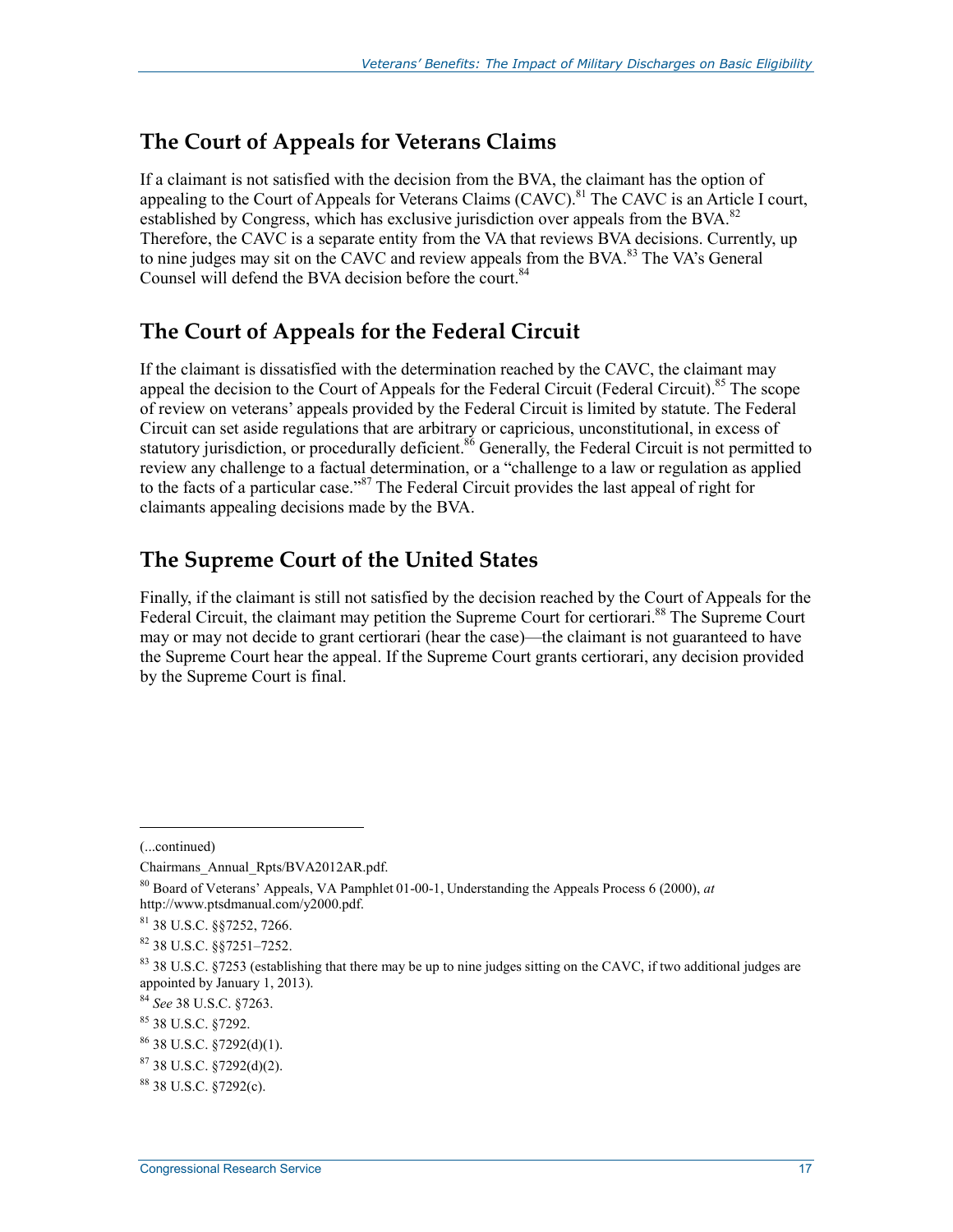## **Appendix A. Descriptions of Military Character of Discharge**

| <b>Character of Discharge</b>                                                        | <b>Description</b>                                                                                                                                                                                                                                                                                                                                                                                                                                                                                                                                                                                                                                                                                                                                                                        |  |  |
|--------------------------------------------------------------------------------------|-------------------------------------------------------------------------------------------------------------------------------------------------------------------------------------------------------------------------------------------------------------------------------------------------------------------------------------------------------------------------------------------------------------------------------------------------------------------------------------------------------------------------------------------------------------------------------------------------------------------------------------------------------------------------------------------------------------------------------------------------------------------------------------------|--|--|
| Honorable                                                                            | When the quality of the servicemember's service generally has met the<br>standards of acceptable conduct and performance of duty for military personnel<br>or is otherwise so meritorious that any other characterization would be clearly<br>inappropriate.                                                                                                                                                                                                                                                                                                                                                                                                                                                                                                                              |  |  |
| <b>General (Under Honorable</b><br><b>Conditions)</b>                                | When a servicemember's service has been honest and faithful, it is appropriate<br>to characterize that service under honorable conditions. Characterization of<br>service as general (under honorable conditions) is warranted when the negative<br>aspects of the servicemember's conduct or performance of duty outweigh<br>positive aspects of the servicemember's conduct or performance of duty as<br>documented in his or her service record.                                                                                                                                                                                                                                                                                                                                       |  |  |
| <b>Other than Honorable</b><br>(OTH) Conditions                                      | When separation is based upon a pattern of behavior that constitutes a<br>significant departure from the conduct expected of servicemembers. Or, when<br>separation is based upon one or more acts or omissions that constitute a<br>significant departure from the conduct expected of servicemembers. Examples<br>of factors that may be considered include the use of force or violence to<br>produce serious bodily injury or death; abuse of a special position of trust;<br>disregard by a superior of customary superior-subordinate relationships; acts or<br>omissions that endanger the security of the United States or the health and<br>welfare of other servicemembers; and deliberate acts or omissions that seriously<br>endanger the health and safety of other persons. |  |  |
| <b>Bad-Conduct (by General</b><br><b>Court-Martial and Special</b><br>Court-Martial) | A bad-conduct discharge applies only to enlisted persons and may be adjudged<br>by a general court-martial and by a special court-martial which has met the<br>requirements of R.C.M. §201(f)(2)(B). A bad-conduct discharge is less severe<br>than a dishonorable discharge and is designed as a punishment for bad-conduct<br>rather than a punishment for serious offenses of either a civilian or military<br>nature. It is also appropriate for an accused who has been convicted repeatedly<br>of minor offenses and whose punitive separation appears to be necessary.                                                                                                                                                                                                             |  |  |
| <b>Dishonorable</b>                                                                  | A dishonorable discharge applies only to enlisted persons and warrant officers<br>who are not commissioned and may be adjudged only by a general court-martial.<br>A dishonorable discharge may be adjudged for any offense of which a warrant<br>officer who is not commissioned has been found guilty. A dishonorable discharge<br>should be reserved for those who should be separated under conditions of<br>dishonor, after having been convicted of offenses usually recognized in civil<br>jurisdictions as felonies, or of offenses of a military nature requiring severe<br>punishment.                                                                                                                                                                                          |  |  |
| <b>Dismissal</b>                                                                     | Dismissal applies only to commissioned officers, commissioned warrant officers,<br>cadets, and midshipmen and may be adjudged only by a general court-martial. A<br>dismissal may be adjudged for any offense of which a commissioned officer,<br>commissioned warrant officer, cadet, or midshipman has been found guilty.<br>Functionally equivalent to a dishonorable discharge.                                                                                                                                                                                                                                                                                                                                                                                                       |  |  |

**Source:** CRS, using data from the Manual for Courts-Martial United States (2012 edition).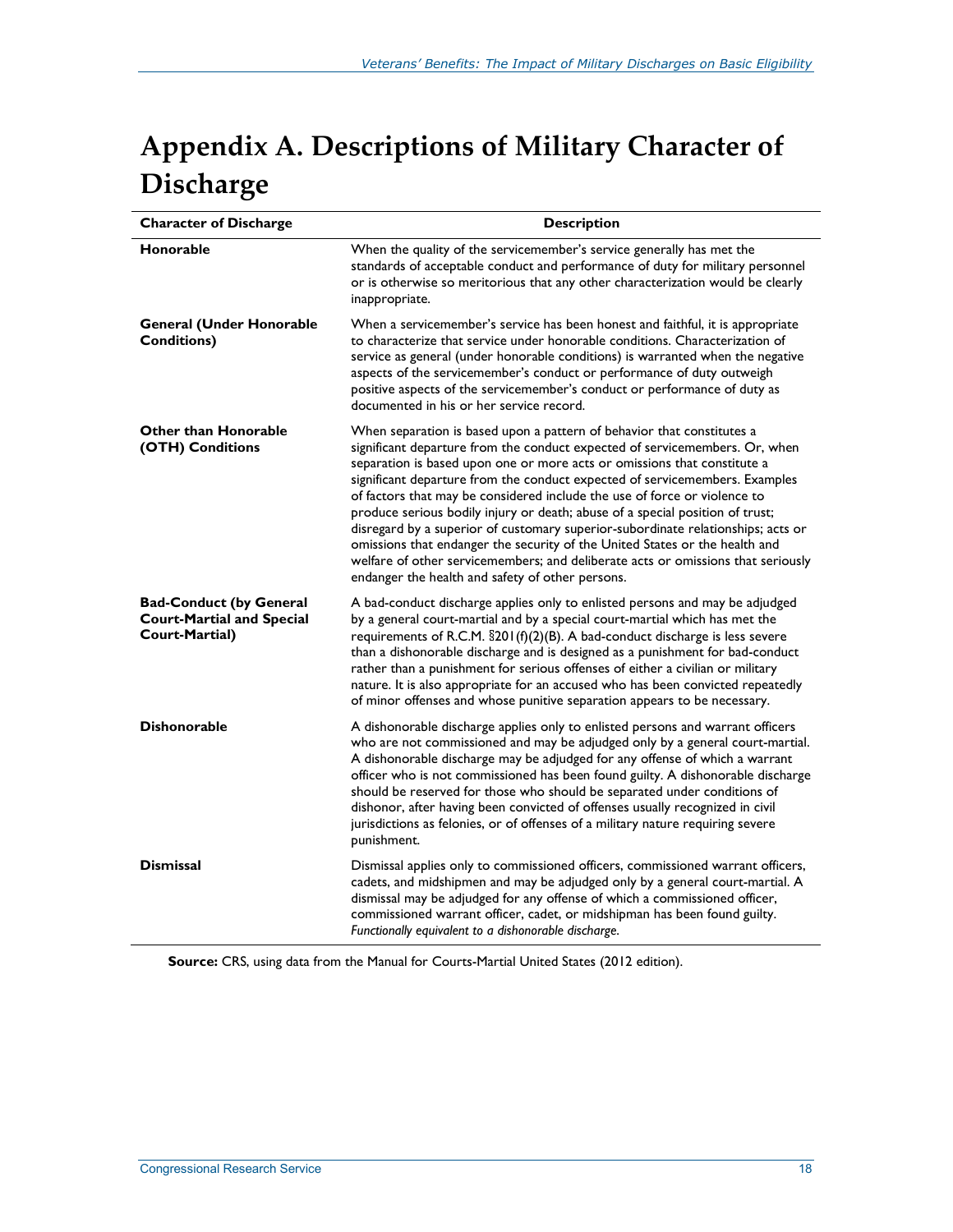## **Appendix B. Descriptions of Statutory and Regulatory Bars to VA Benefits**

| <b>Statutory Bar</b>                                                         | <b>Description</b>                                                                                                                                                                                                                                                                                                                                                                                                                                                                                                                                                                                                                                |  |  |
|------------------------------------------------------------------------------|---------------------------------------------------------------------------------------------------------------------------------------------------------------------------------------------------------------------------------------------------------------------------------------------------------------------------------------------------------------------------------------------------------------------------------------------------------------------------------------------------------------------------------------------------------------------------------------------------------------------------------------------------|--|--|
| <b>Conscientious Objection</b>                                               | A conscientious objection is a "  firm, fixed and sincere objection to<br>participation in war in any form or the bearing of arms, because of<br>religious training and belief" (DOD Instruction 1300.06). A<br>servicemember must request a discharge based on conscientious<br>objector status.                                                                                                                                                                                                                                                                                                                                                 |  |  |
|                                                                              | This condition is a statutory bar when a conscientious objector refuses<br>to perform military duty, wear the uniform, or comply with lawful orders of<br>competent military authorities.                                                                                                                                                                                                                                                                                                                                                                                                                                                         |  |  |
| <b>Bad Conduct Discharge by</b><br><b>General Court-Martial</b>              | Any servicemember discharged by reason of the sentence of a general<br>court-martial.                                                                                                                                                                                                                                                                                                                                                                                                                                                                                                                                                             |  |  |
| <b>Officer Resignation</b>                                                   | When a commissioned officer or warrant officer resigns for the good<br>of the service, typically in lieu of a general court-martial.                                                                                                                                                                                                                                                                                                                                                                                                                                                                                                              |  |  |
| <b>Desertion</b>                                                             | (1) Any servicemember who, without authority goes or remains absent<br>from his unit, organization, or place of duty with intent to remain away<br>therefrom permanently; quits his unit, organization, or place of duty<br>with intent to avoid hazardous duty or to shirk important service; or<br>without being regularly separated from one of the armed forces enlists<br>or accepts an appointment in the same or another one of the armed<br>forces without fully disclosing the fact that he has not been regularly<br>separated, or enters any foreign armed service except when authorized<br>by the United States [10 U.S.C. §885(a)]. |  |  |
|                                                                              | (2) Any commissioned officer of the armed forces who, after tender of<br>his resignation and before notice of its acceptance, quits his post or<br>proper duties without leave and with intent to remain away therefrom<br>permanently is guilty of desertion [10 U.S.C. §885(b)].                                                                                                                                                                                                                                                                                                                                                                |  |  |
| <b>Alienage</b>                                                              | An alien discharged during a period of hostilities, where it is<br>affirmatively shown that the former service member requested his or<br>her release. See 38 C.F.R. §3.7(b) for more information.                                                                                                                                                                                                                                                                                                                                                                                                                                                |  |  |
| <b>Absence Without Official</b><br>Leave (AWOL)/Unauthorized<br>Absence (UA) | Applied to a servicemember with an OTH discharge issued as a result<br>of an AWOL for a continuous period of at least 180 days. This bar to<br>benefit entitlement does not apply if the VA Secretary determines that<br>there are compelling circumstances to warrant the prolonged UA [38<br>C.F.R. $$3.12(c)(6)$ ].                                                                                                                                                                                                                                                                                                                            |  |  |

#### **Table B-1. Descriptions of Statutory Bars to VA Benefits**

**Sources:** CRS, using data from 38 U.S.C. §5303(a), 38 C.F.R. §3.12(c), DOD Instruction, and 10 U.S.C. Subchap. X.

**Notes:** A former servicemember with an OTH discharge as a result of a statutory bar (or a punitive discharge adjudged at a court-martial) is prohibited from receiving VA health care services based on the relevant period of service (P.L. 95-126).

Statutory bars may not preclude a former servicemember from receiving veterans' benefits if the VA finds that he or she was insane at the time of the offense that led to the bar or if eligibility for VA benefits can be established based on a prior period of other than dishonorable service. See the "Exceptions to Legal Bars to VA Benefits" section in this CRS report.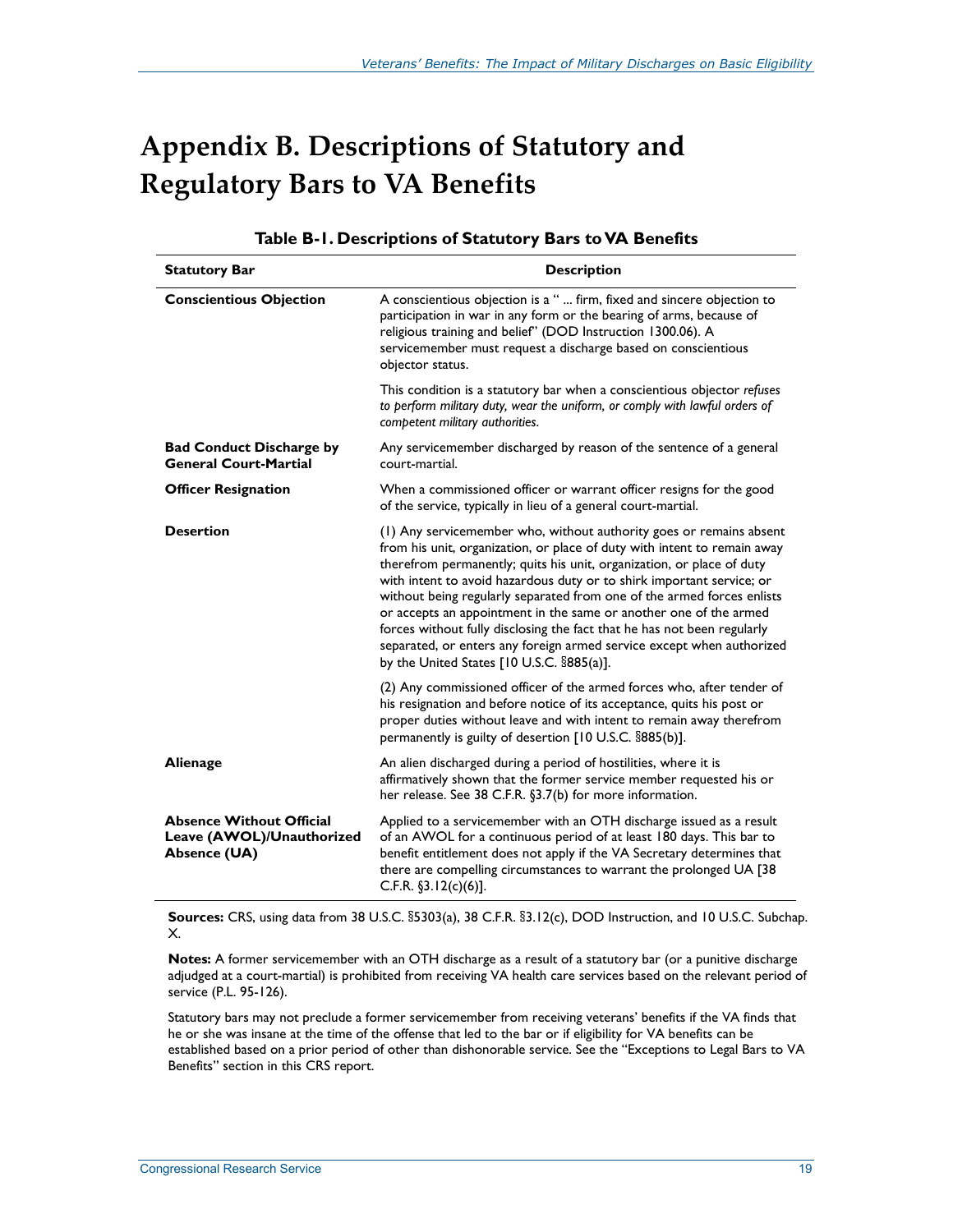Under 38 C.F.R. §3.12(e) an honorable discharge or general discharge (under honorable conditions) issued through Boards for Correction of Military/Naval Records (BCM/NR) sets aside any prior statutory or regulatory bars to benefits.

| <b>Regulatory Bar</b>                                                                                           | <b>Description</b>                                                                                                                                                                                                                                                                                                                                                                                                                                                                                                                                       |  |  |
|-----------------------------------------------------------------------------------------------------------------|----------------------------------------------------------------------------------------------------------------------------------------------------------------------------------------------------------------------------------------------------------------------------------------------------------------------------------------------------------------------------------------------------------------------------------------------------------------------------------------------------------------------------------------------------------|--|--|
| Undesirable Discharge to<br>escape trial by general court-<br>martial                                           | A servicemember who accepts an OTH discharge to avoid a general<br>court-martial.                                                                                                                                                                                                                                                                                                                                                                                                                                                                        |  |  |
| <b>Mutiny or spying</b>                                                                                         | Mutiny: A person refuses, in concert with any other person, to obey<br>orders or otherwise do his duty or creates any violence or disturbance<br>with intent to usurp or override lawful military authority (10 U.S.C.<br>$$894$ ).                                                                                                                                                                                                                                                                                                                      |  |  |
|                                                                                                                 | Spying: Any person who in time of war is found lurking as a spy or<br>acting as a spy in or about anyplace, vessel, or aircraft, within the<br>control or jurisdiction of any of the armed forces, or in or about any<br>shipyard, any manufacturing or industrial plant, or any other place or<br>institution engaged in work in aid of the prosecution of the war by the<br>United States, or elsewhere, shall be tried by a general court-martial or<br>by a military commission and on conviction shall be punished by death<br>$(10 U.S.C.$ \$906). |  |  |
| <b>Offenses involving moral</b><br>turpitude                                                                    | Generally includes conviction of a felony.                                                                                                                                                                                                                                                                                                                                                                                                                                                                                                               |  |  |
| <b>Willful and persistent</b><br>misconduct                                                                     | Includes a discharge under OTH conditions, if it is determined that it<br>was issued because of willful and persistent misconduct. A discharge<br>because of a minor offense will not, however, be considered willful and<br>persistent misconduct if service was otherwise honest, faithful and<br>meritorious.                                                                                                                                                                                                                                         |  |  |
| Homosexual acts involving<br>aggravating circumstances or<br>other factors affecting the<br>performance of duty | Examples include child molestation, homosexual prostitution,<br>homosexual acts or conduct accompanied by assault or coercion, and<br>homosexual acts or conduct taking place between service members of<br>disparate rank, grade, or status when a service member has taken<br>advantage of his or her superior rank, grade, or status.                                                                                                                                                                                                                 |  |  |

#### **Table B-2. Descriptions of Regulatory Bars to VA Benefits**

**Sources:** CRS, using data from 38 C.F.R. §3.12(d), and 10 U.S.C. Subchap. X.

**Notes:** A former servicemember with an OTH discharge as a result of a regulatory bar is *limited* to receiving VA health care services only for the treatment of a disability incurred or aggravated during the relevant period of service (P.L. 95-126).

Regulatory bars may not preclude a former servicemember from receiving veterans' benefits if the VA finds that he or she was insane at the time of the offense that led to the bar or if eligibility for veterans' benefits can be established based on a prior period of other than dishonorable service. See the "Exceptions to Legal Bars to VA Benefits" section in this CRS report.

Under 38 C.F.R. §3.12(e) an honorable discharge or general discharge (under honorable conditions) issued through BCM/NR sets aside any prior statutory or regulatory bars to benefits.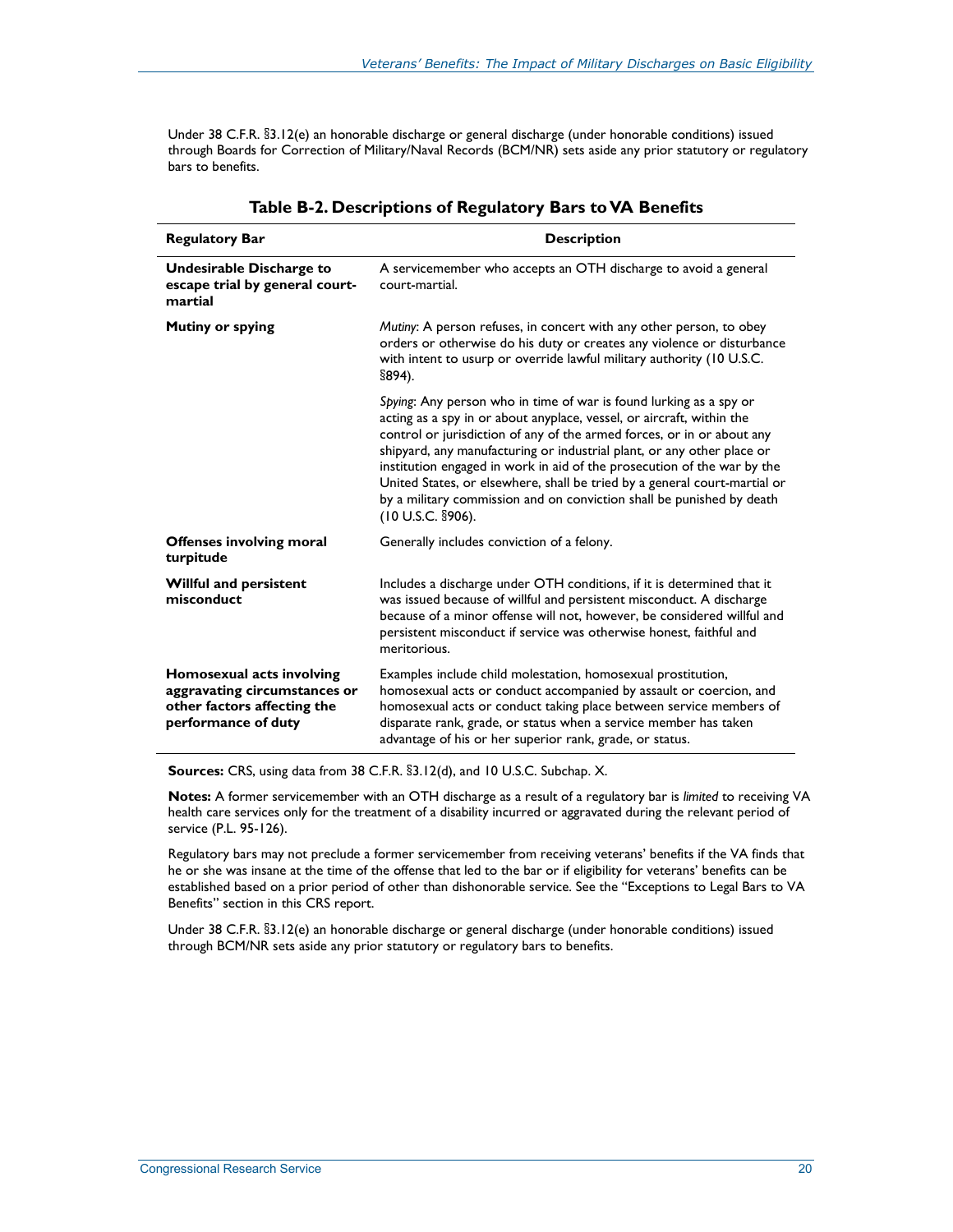## **Appendix C. Applied Example: Understanding the Impact of Character of Discharge and VA's Decision89**

To illustrate the critical importance of the potential impact of an OTH, and VA's determination of eligibility for benefits resulting therefrom, we tell the story of a fictional former soldier, Specialist (SPC) Mallone, who was discharged under Other Than Honorable conditions. Based on the circumstances of his discharge, and the VA rating decision determining his eligibility for VA benefits, the course of his life could take two very different paths.

Specialist Mallone enlisted for a term of three years. Shortly after he reported to his unit, his brigade deployed to Iraq for nine months. While he was not physically wounded during his combat service, SPC Mallone rode in two different convoys in which a lead vehicle was the target of an Improvised Explosive Device (IED). In one incident, three of the occupants sustained severe, but not life threatening, injuries. In a second incident, two of the vehicle's occupants died, and another occupant sustained severe burn injuries. As a medic, SPC Mallone treated these injured comrades, and provided comfort to one of the soldiers in the minutes prior to his passing.

When SPC Mallone returned from Iraq, he began to reflect on the events that occurred during his deployment. As a medic, he was intimately familiar with the post-deployment screening process and deliberately denied any mental health problems when he was screened during his post-deployment surveys and medical examinations.**<sup>90</sup>** Within weeks of his return from Iraq, he was arrested twice by civilian law enforcement authorities for driving under the influence (DUI) and for a simple assault that occurred during a bar fight. Shortly after pleading guilty to the assault charge and returning from two weeks of block leave, SPC Mallone tested positive for Marijuana during a properlyperformed unit urinalysis.**91** When he learned that he was facing civilian prosecution for his drug use, SPC Mallone admittedly just "wanted out" of the military service. SPC Mallone's unit initiated administrative separation for a pattern of misconduct.**92** He decided to not fight an administrative separation, despite the fact that he would likely receive an OTH discharge characterization. SPC Mallone unconditionally waived his right to an administrative separation board,**<sup>93</sup>** as his primary concern and motivation was to get out of the Army.

The records pertaining to SPC Mallone's DUI and simple assault arrests were associated with the record of his administrative separation proceedings. SPC Mallone's defense counsel wanted SPC Mallone to self-refer for behavioral health treatment and evaluation, but SPC Mallone resisted. During the medical and mental health examinations pursuant to the administrative separation,**94** the providers did not document any psychiatric abnormalities, as SPC Mallone steadfastly denied that he had any mental health symptomatology.

After much effort, SPC Mallone's defense counsel was able to convince him to submit a statement for the separation authority to consider. In this statement, SPC Mallone indicated that he had "a lot going on in his head" and that he was "drinking quite a bit to deal with his issues." In particular, but without providing any specific details, Mallone explained that he had cared for wounded and deceased soldiers as a medic. At the time of his separation examination

<sup>&</sup>lt;sup>89</sup> The following is excerpted (with changes to the footnotes) from Major John W. Brooker, Major Evan R. Seamone, and Ms. Leslie C. Rogall, "Beyond 'T.B.D.': Understanding VA's Evaluation of Former Servicemember's Benefit Eligibility Following Involuntary or Punitive Discharge from the Armed Forces," *Military Law Review*, vol. 214 (winter 2012) pp. 36-42.

<sup>&</sup>lt;sup>90</sup> The Army uses Deployment Health Assessments (DHAs) to "address physical and behavioral health needs prior to, during and after deployment." See U.S. Department of Army, "Today's Focus: Army Deployment Health Assessments," *STAND-TO!*, March 20, 2012, available at http://www.army.mil/standto/archive/issue.php?issue=2012- 03-20. The Post-Deployment Health Assessment (PDHA) and Post-Deployment Health Reassessment (PDHRA) are performed after redeployment. *Id*.

<sup>&</sup>lt;sup>91</sup> Manual for Courts-Martial, United States (2012), Military Rules of Evidence 313. ("An order to produce body fluids, such as urine, is permissible in accordance with this rule.")

<sup>92</sup> U.S. Department of the Army, *Active Duty Enlisted Administrative Separations*, Reg. 635-200 (June 6, 2005), Rapid Action Revision (RAR) September 6, 2011.

<sup>&</sup>lt;sup>93</sup> Ibid. Typically, when the command seeks an OTH separation, a soldier has the right to a separation board.  $94$  Ibid.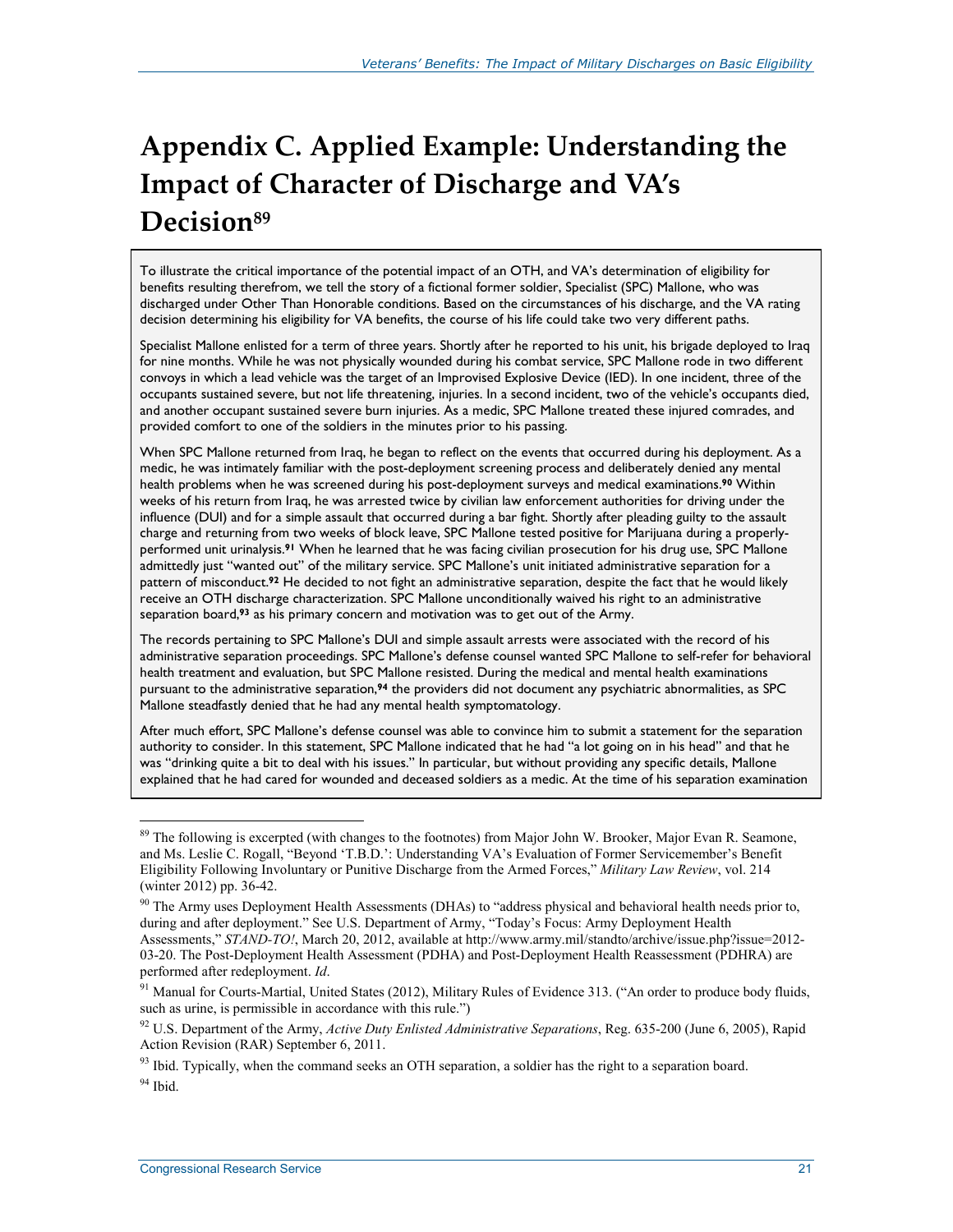from service, Mallone continued to deny that he had any mental health issues. Five years after he separated from service, Mallone sought outpatient medical care at a VA Community Based Outpatient Clinic (CBOC). **95,96**

#### **Path 1: The Effect of a Favorable Discretionary Determination**

**\_\_\_\_\_\_\_\_\_\_\_\_\_\_\_\_\_\_\_\_\_\_\_\_\_\_\_\_\_\_\_\_\_\_\_\_\_** 

The Eligibility Office informed him that, due to the fact that he had been discharged under OTH conditions, an administrative decision was necessary in order to determine whether he was eligible for VA benefits. Several months later, the VA regional office issued an administrative decision, which was based on a review of information provided to VA by the Army. In addition, Mallone had submitted copies of documents pertaining to his discharge that he had maintained since his departure from service, to include the statement he had written at the request of his attorney. The adjudicator determined that, despite the Army's characterization of his service as OTH and the determination that he had engaged in a pattern of misconduct, Mallone's service was nonetheless "other than dishonorable" for VA benefits purposes.

In support of this determination, the decision explained that, although the Army had characterized his actions as a pattern of misconduct, the two arrests (without evidence of a conviction for the DUI in the record) and single positive drug test were not "willful and persistent misconduct" such that would be a regulatory bar to VA benefits.**<sup>97</sup>** The decision put considerable emphasis on Mallone's statement that he submitted at the time of his administrative separation. The decision interpreted this statement to be an explanation that Mallone had been drinking heavily as a way to deal with his combat experiences, and that his heavy drinking led to at least two of the three instances of misconduct.

Mallone had earned his certification as an Emergency Medical Technician while in the Army, and he was able to obtain employment with a private medical transport company following his discharge. He became increasingly stressed and frequently had flashbacks about the convoy incidents in Iraq while he was on the job. He tried working in a less stressful and lower paying job as a medical technician at a doctor's office, but he eventually quit this job, as well. Shortly after he became unemployed, he was seen by the VA CBOC for a respiratory infection.**<sup>98</sup>** At that time, a routine PTSD screening was performed. When the health care provider reported that his PTSD screen was positive, Mallone continued to insist that he was "fine." After significant persuasion by the treatment provider, Mallone reluctantly accepted a referral to visit a psychologist. This psychologist diagnosed PTSD, established a good rapport

<sup>&</sup>lt;sup>95</sup> Veterans who served in a theater of combat operations after November 11, 1998 are eligible for VA health care for five years from the most recent day of discharge. VHA provides health care services and community living care for any condition possibly related to the veteran's service in the theater of operations. Combat veterans who were discharged between January 2009 and January 2011, and did not enroll in the VA health care system during their five year period of eligibility have an additional one year to enroll and receive care. The additional one-year eligibility period began February 12, 2015, with the enactment of the Clay Hunt Suicide Prevention for America Veterans Act (H.R. 203; P.L. 114-2).

<sup>96</sup> Community-Based Outpatient Clinic (CBOC) is a VA-operated, VA-funded (through contract), or VA-reimbursed site of care, which is located separate from a VA medical facility. A CBOC can provide primary, specialty, subspecialty, mental health, or any combination of health care delivery services that can be appropriately provided in an outpatient setting.

<sup>&</sup>lt;sup>97</sup> In some cases VHA could provide treatment to a former servicemember, even if their character of discharge is at issue, based on prima facie eligibility. If treatment based on prima facie eligibility is initially authorized by VHA, VHA prepares VA Form 10-7131, Exchange of Beneficiary Information and Request for Administrative and Adjudicative Action and annotates it with "Medical care being authorized for (condition) on prima facie evidence of eligibility," and forwards the completed form along with a copy of the VA examination, hospital report, or outpatient treatment report, as applicable, to the Veterans Service Center (VSC) of the VBA office with claims folder jurisdiction.

Upon receipt of VA Form 10-7131, the VSC will determine if the claimant's character discharge is favorable, or if eligibility for VA health care services is found to exist. The case is then referred to the rating activity for preparation of the memorandum rating. Upon review of the memorandum rating from the rating activity, the "Remarks" section of Part II of VA Form 10-7131 is completed to show the following: "The individual (is) (is not) entitled to health care under Section 1710 of Title 38, U.S. Code [VA health care] for any disabilities determined to be service connected. (List the SC [service connected] disabilities) is/are service connected." (Source: M21-1MR, Part III, Subpart v, ch. 7, §A, p.7-A-11).

<sup>98</sup> See Descriptions of Regulatory Bars in **Table B-2**.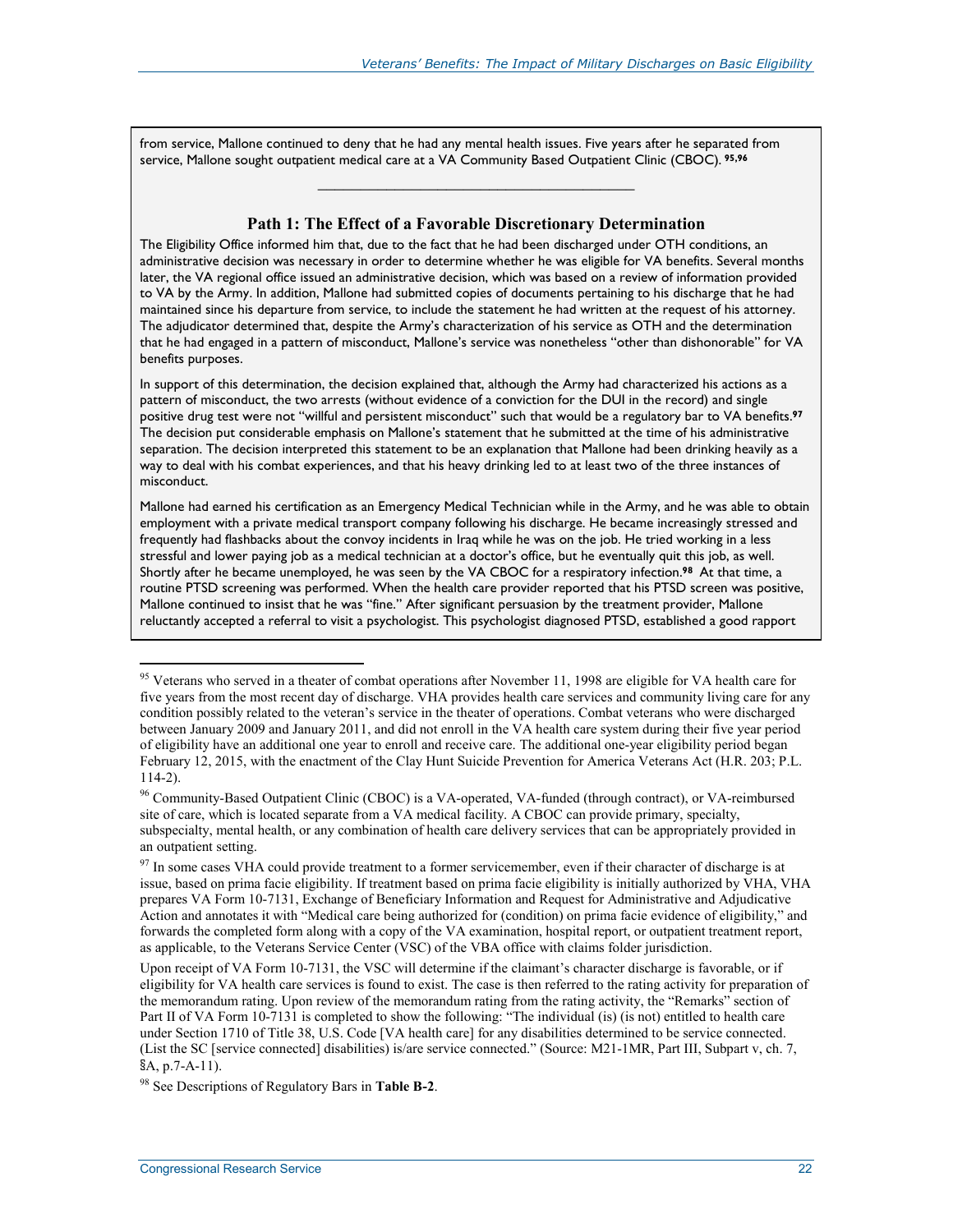with Mallone, and persuaded him to attend counseling on a recurring basis, which helped him improve his outlook on life and motivated him to try to return to work. Mallone soon thereafter filed a claim for service connection for PTSD, which was granted and for which he received a 30 percent rating. Although he was not eligible for the post-9/11 GI Bill due to his lack of honorable service, his 30 percent rating entitled him to Vocational Rehabilitation Benefits, which would give him the training necessary to work in a field other than emergency medicine. Mallone attended college through that program, and he chose to study computer programming, which was a career field that interested him and would allow him to work independently and in an environment that was less stressful than his former position as an Emergency Medical Technician. With the income and stability of a good job, he was able to purchase a home several years later with the assistance of his VA Home Loan Guaranty benefit.

#### **Path 2: The Effect of an Unfavorable Discretionary Determination**

**\_\_\_\_\_\_\_\_\_\_\_\_\_\_\_\_\_\_\_\_\_\_\_\_\_\_\_\_\_\_\_\_\_\_\_\_\_** 

Five years after he separated from service, Mallone sought outpatient medical care at a VA CBOC. The Eligibility Office informed him that, due to the fact that he had been discharged under OTH conditions, an administrative decision was necessary in order to determine whether he was eligible for VA benefits. Several months later, the VA regional office issued an administrative decision, which was largely based on a review of Mallone's service personnel records.

The adjudicator reviewed the circumstances surrounding Mallone's discharge under Other Than Honorable conditions and determined that he was discharged as a result of "willful and persistent misconduct," which is a regulatory bar to most VA benefits.**99** The decision explained that Mallone had engaged in multiple instances of misconduct during service, and that the Army's determination that he had engaged in a pattern of misconduct weighed heavily in its decision. The decision explained that VA considered whether Mallone's combat service in Iraq was a factor in his misconduct during service, but it specifically referenced the multiple examinations that denied any PTSD symptoms and provided normal psychiatric assessments, including at the time of discharge from service. Mallone's statement that he submitted at the time of his administrative separation was also considered, but it was given less probative weight because it was determined to have been submitted in an attempt avert a potential courtmartial. Based on the administrative decision, Mallone was informed that he was not entitled to any VA health care benefits since he did not have any service-connected disabilities. Furthermore, he was informed that he would be ineligible for most VA benefits. Mallone chose not to appeal the decision.

Because Mallone had been certified as an Emergency Medical Technician while in the Army, he was able to obtain employment with a private medical transport company following his discharge. He became increasingly stressed on the job and frequently had flashbacks about the convoy incidents in Iraq while he was on the job. He tried working at a lower paying job as a medical technician at a doctor's office, but he eventually quit this job, as well. Without a job and only trained to work in a career field that unduly stressed him, Mallone returned home to live with his parents, where he would work occasional "odd jobs." Since Mallone was not service connected for any disabilities, he was not eligible for any VA health care treatment and rarely saw a doctor because he did not have any health insurance. Therefore, he never had a PTSD screening that could have led to a diagnosis of and treatment for his PTSD; in fact, he continued to live in denial that he may have PTSD. With dishonorable service for VA purposes, Mallone was ineligible for any disability compensation. As a non-service connected former servicemember with a dishonorable discharge for VA purposes, Mallone was not entitled to Vocational Rehabilitation benefits that would allow him to retrain or provide the funding for him to go back to college. Despite his struggles and lack of steady employment, Mallone was fortunate to have a supportive family that provided a place for him to stay.

#### **The Intersection of the Two Paths**

**\_\_\_\_\_\_\_\_\_\_\_\_\_\_\_\_\_\_\_\_\_\_\_\_\_\_\_\_\_\_\_\_\_\_\_\_\_** 

Mallone's service terminated with a discharge under Other Than Honorable conditions based on a pattern of misconduct, and he ultimately bears responsibility for his actions that led to his administrative separation from service. However, the adjudicative process requires VA to consider whether the circumstances of his discharge were nonetheless under other than dishonorable conditions. In the examples provided above, the outcomes and VA benefits that would accompany each determination were very different, but it is important to note that neither VA decision is incorrect; each was a plausible decision based on the available evidence. This fictional case study demonstrates the nature and importance of the benefits that are at stake when VA adjudicates when a discharge

<u>.</u>

<sup>99</sup> Ibid*.*